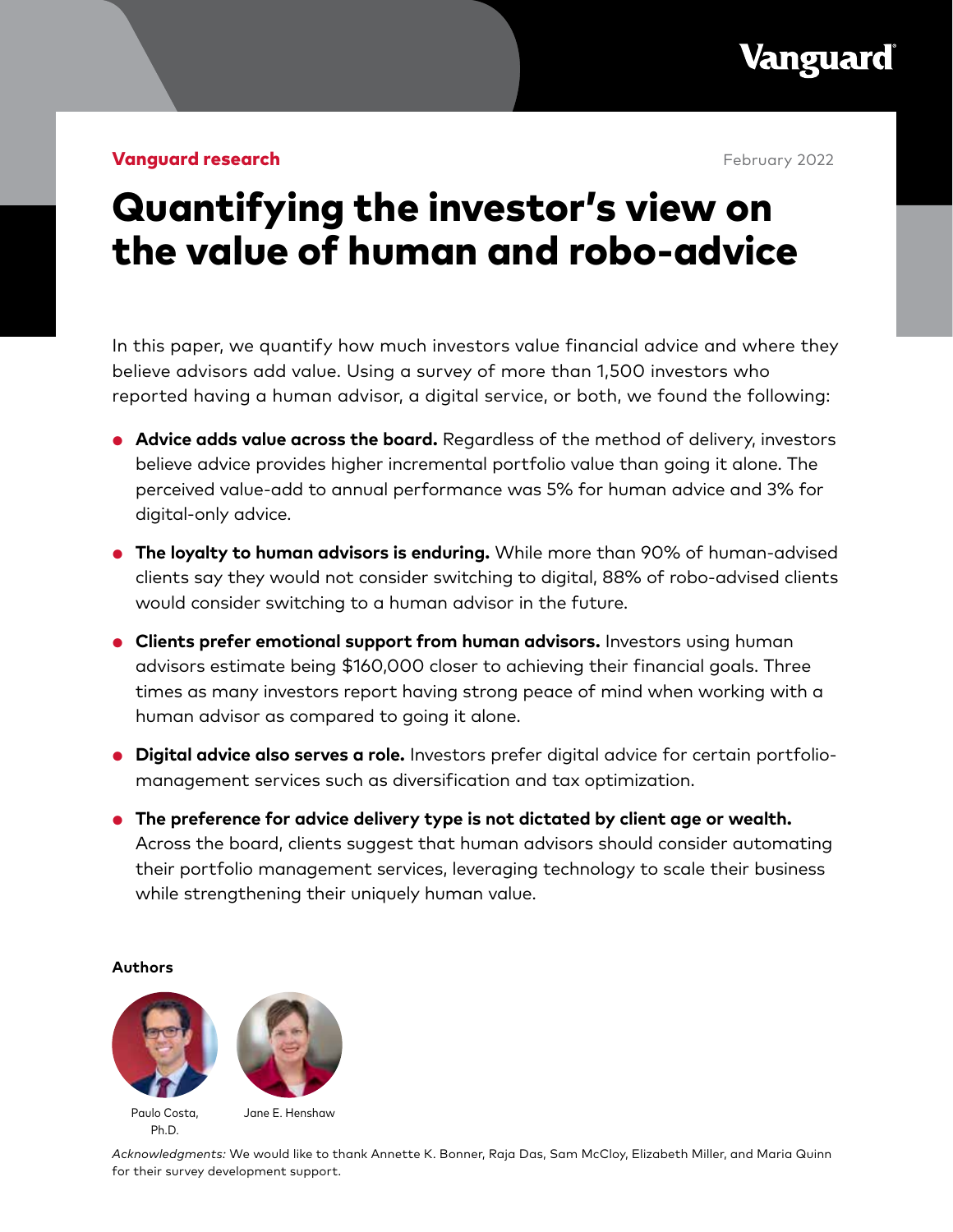## Introduction

Frequent financial news headlines may lead people to believe that human advisors are under threat from technology. In the past decades, many fintech firms have entered the advice marketplace promising to disrupt human-advice practices. In the last two years, the impact of COVID-19 has further affected face-to-face models, and virtual interactions have gained traction in most business sectors. Given the increased use of technology, what are investors' preferences regarding advice, and how should advisors optimize their service delivery? In this paper, we study the trade-offs that investors perceive between human and digital (or robo-) delivery of advice in three steps.

First, we investigate whether technology is indeed a threat to financial advisors by examining loyalty to both digital and human advisors and the likelihood of switching services. The industry has primarily focused on how digital services could potentially replace human advisors. Less attention has been paid to the possibility that digital-advised clients could consider switching to human advisors. We study both possibilities in this paper.

Second, we measure the perceived value of digital and human advisors to investors. Many studies have measured the value of financial advice using various approaches.1 Vanguard's paper *Quantifying Advisor's Alpha* (Kinniry et al., 2019) is a primary example of a normative approach. Our paper differs from previous work as it captures investors' perception of the value of financial advice delivered by human and digital services. The subjective nature of some components of value make perception an important and understudied metric to be accounted for in the broad discussion. Third, we evaluate which services investors prefer to be delivered by human or digital advisors. Last, we explain how advisors can optimize their practices to maximize loyalty and support business growth.

## Methodology

To investigate the trade-offs between human and digital advice delivery, we designed a twopart research study using both qualitative and quantitative methods. In April 2021, we conducted qualitative interviews with 25 investors and 15 advisors to understand how and why investors choose human versus digital advice services and the tasks that define each service model. We analyzed the transcripts to arrive at 42 microinteractions that define advice as a service through the lens of investors and advisors.

The quantitative phase was conducted in July 2021 and surveyed 1,518 investors who reported they had an advice service at the time of the survey. Our study was blind, conducted by a third party that did not reveal Vanguard as the sponsor. We included a representative sample of U.S. investors by age, gender, and other demographics with at least \$100,000 in investable assets (see **Appendixes 1 and 2**). Respondents could indicate they used a human advisor, a robo-advisor, or both. Approximately 75% reported using a human advisor, with the remaining 25% using robo-advice or both types. Throughout this paper, we will use the terms robo-advice and digital advice interchangeably.

**<sup>1</sup>** See Finke (2013), Grable and Chatterjee (2014), Murphy, Lamas, and Sin (2020), Pagliaro and Utkus (2019), Rossi and Utkus (2020a, 2020b), and Warschauer and Sciglimpaglia (2012).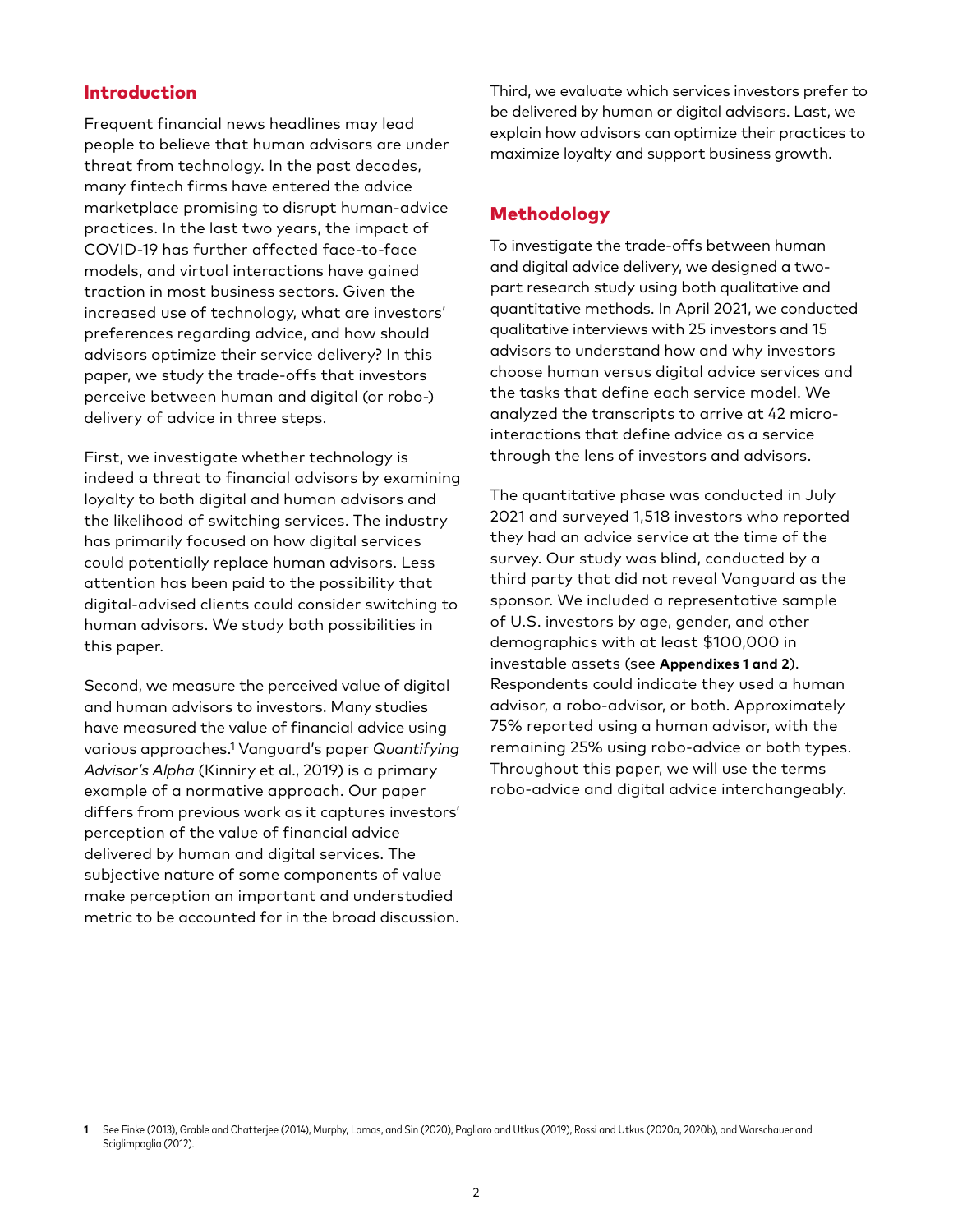# Investor preferences and advisor loyalty

We first sought to answer the question of whether advisors should view robo-advice as a cannibalizing threat to their existing client base. **Figure 1** presents survey responses on channel preferences and switching behaviors. For investors who already use a human advisor, 93% state that they would choose a service that includes a human advisor in the future. Despite the common headlines about technology replacing humans, our data suggest that investors have a strong loyalty to their human financial advisors.

Confirmation bias could be at work here, with respondents validating the choice they have already made. However, **Figure 2** presents evidence that this is likely not the primary explanation. When we ask current robo-advised clients about their future preference, we find that the same loyalty does not hold: 88% say they would be willing or extremely willing to work with a human advisor in the future.

This contradiction provides important data for advisors as they think about prospecting and bringing in new business. Robo-advised clients could represent an untapped and under-targeted market to convert to human advisors, especially as their needs become more complex. We will explore this theme more later.

Because human-advised investors are not likely to switch to digital services, they must value interaction with their human advisors. In the next section, we explore the perceived value of advisors to both human- and digital-advised investors.

#### **FIGURE 1.**

## **Investors with human advisors are not likely to switch to a digital service**

Question: If you had to leave your current [human] advisor today, what type of advising relationship would you search for in the future?



**Note:** The sample in this figure includes all clients who only have human advisors (1,175 in total).

**Source:** Vanguard, 2021.

#### **FIGURE 2.**

## **Investors with digital advisors are likely to switch to human advisors**

Question: On a scale from 1 to 7 where 1 means "not at all willing" and 7 means "extremely willing," how willing are you to work with a human financial advisor in the future?



**Note:** The sample in this figure includes all clients who only have digital advisors (135 in total).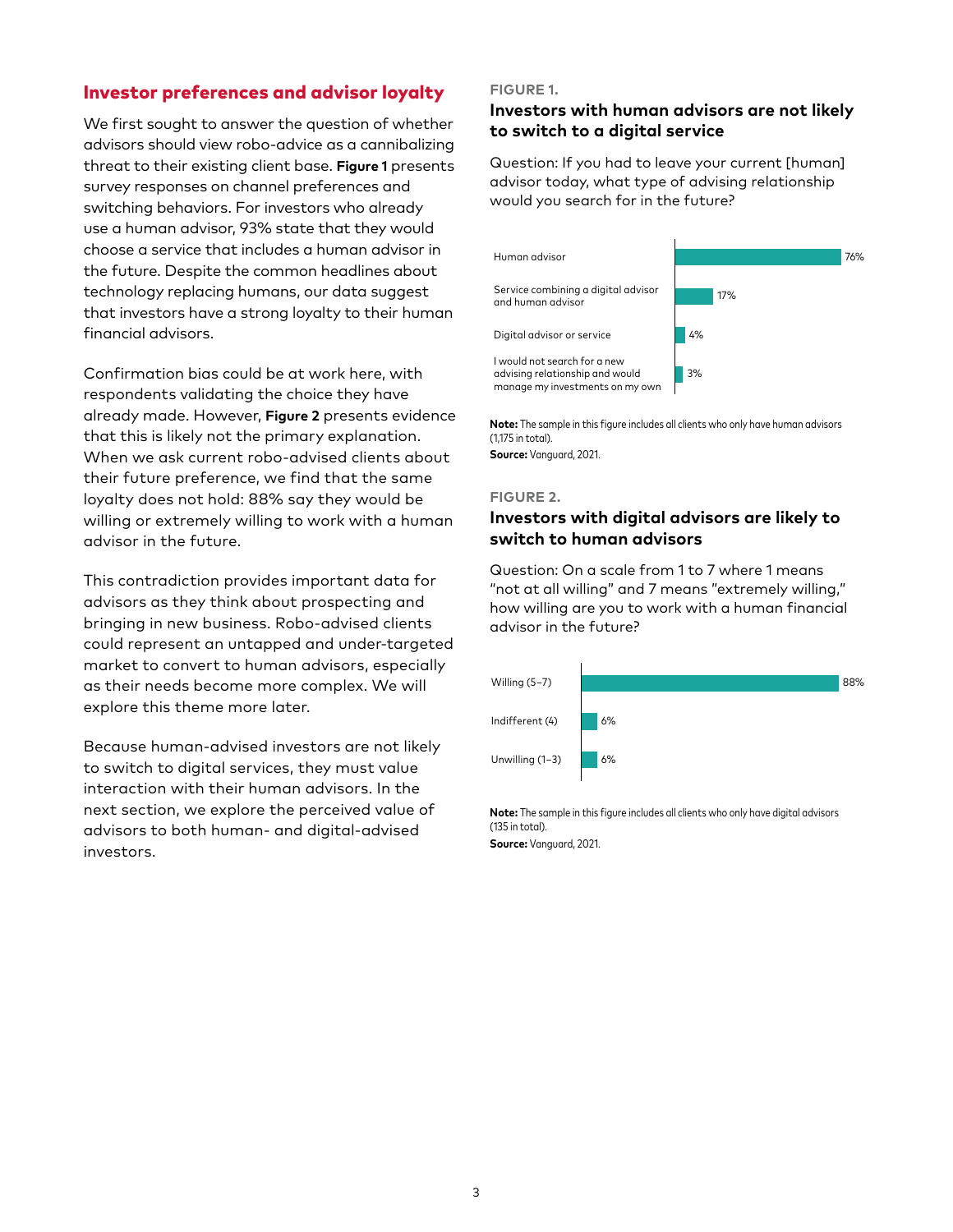# Advice value as defined by investors

While the case for loyalty to human advice is compelling, what drives this loyalty? We believe the answer lies in understanding the value of advice from the investors' point of view.

Vanguard has proposed that the value of advice goes beyond investment returns. Pagliaro and Utkus (2019) presented a framework based

on portfolio, financial, and emotional outcomes. Portfolio value is the outcome of building a well-diversified portfolio tailored to an investor's preferences. Financial value revolves around planning to achieve desired financial goals. Emotional value embodies the idea of financial peace of mind. **Figure 3** shows the Pagliaro and Utkus value-of-advice framework.

#### **FIGURE 3.**

#### **The value of advice can be broken down into portfolio, financial, and emotional value**

Value-of-advice framework

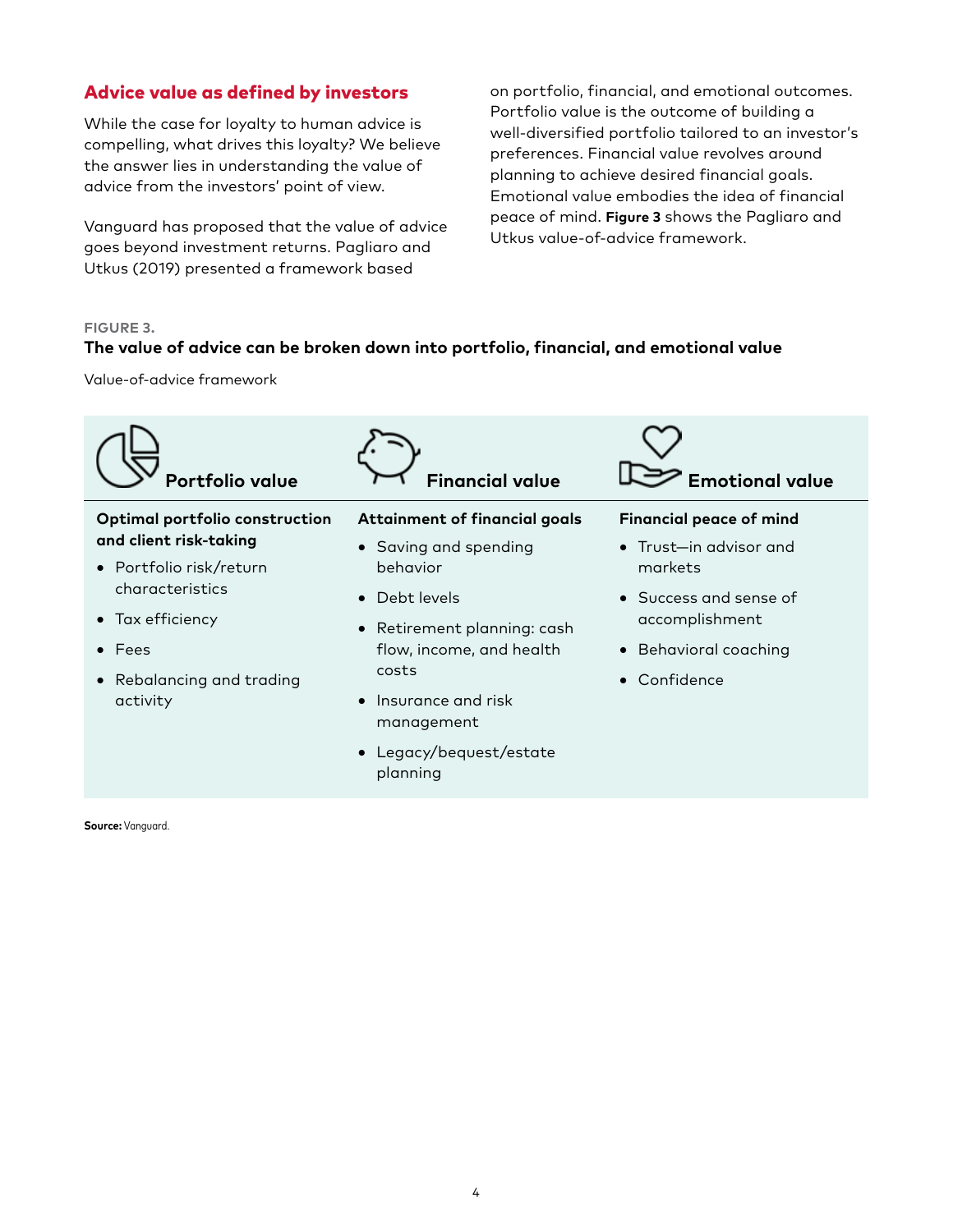We added empirical data to this framework by asking investors to quantify their perceived value for each dimension. **Figure 4** shows the percentage of value investors ascribe to portfolio, financial, and emotional values by advice delivery type. Investors believe that human-advised clients derive higher levels of emotional value from their financial advisors than digital-advised investors

get from theirs. In seeking to convert roboinvestors, advisors can leverage emotional value to help position their services.

In the next section, we further investigate investors' perception of each source of value, starting with portfolio, followed by financial, and ending with the emotional value of advice.

#### **FIGURE 4.**

## **Investors believe that human-advised clients derive more emotional value from advice than digital-advised clients get from theirs**

Question: Within each of the boxes below, please allocate points based on the relative value you [would] receive from a **human** advisor.



#### **40%** Portfolio value Value breakdown: Human advisors

 $\sim$ **35%** Financial value

**25%** Emotional value

Question: Now please allocate points based on the relative value you [would] receive from a **digita**l advisor.



**Notes:** In the survey, portfolio, financial, and emotional value are defined as follows: **Portfolio management** includes activities such as asset allocation, diversification, rebalancing, and performance; **financial planning** includes establishing goals, saving and spending strategies, debt management, retirement, and estate planning; and **emotional outcomes** includes trust and confidence in your advisor, peace of mind that you will achieve your goals, and assurance in times of market volatility. The sample includes all clients who answered the question (1,222).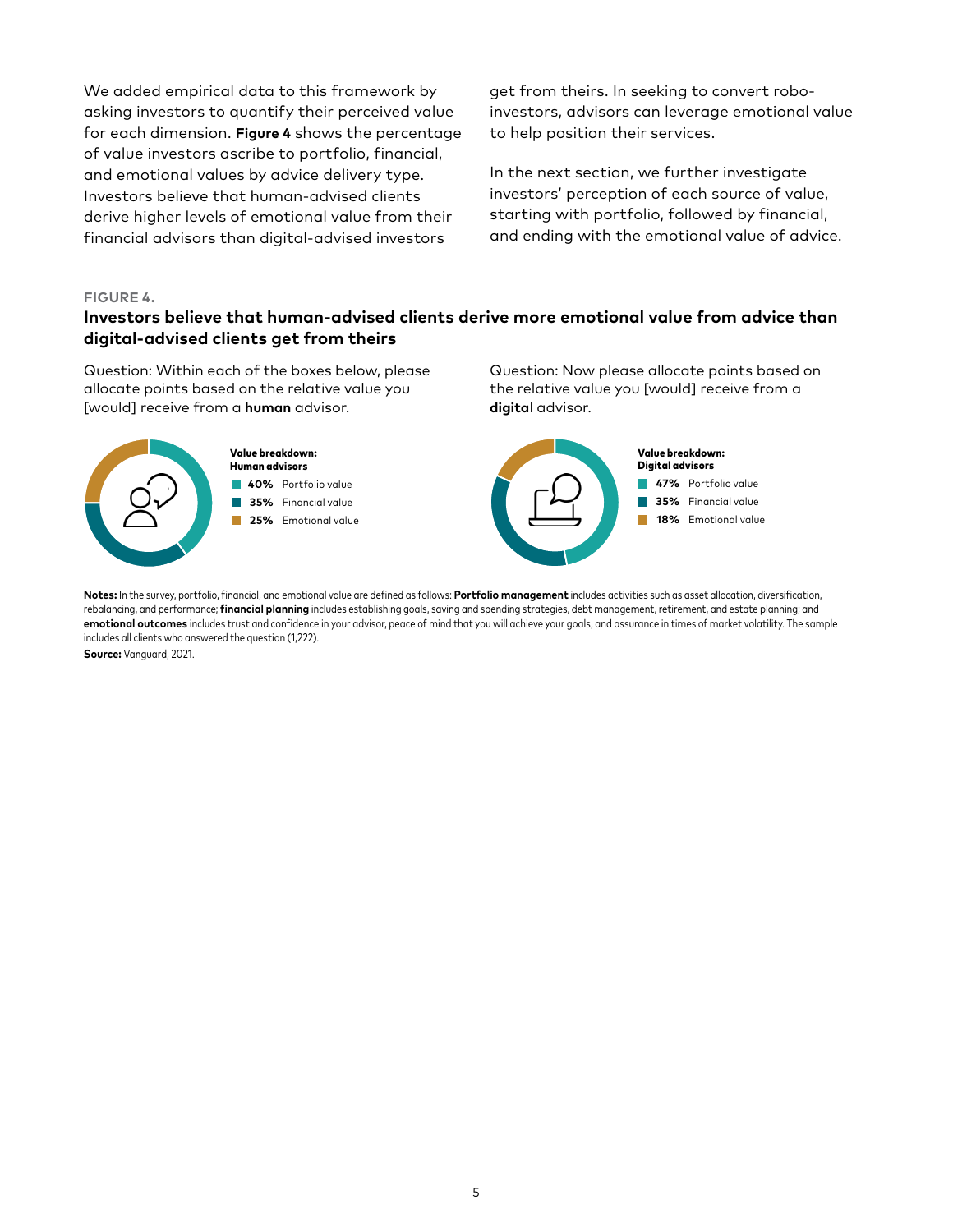#### Portfolio value

As Kinniry et al. (2019) point out, it is difficult to observe the value advisors add to a client's investment performance: "The difference in your clients' performance if they stayed invested according to your plan, as opposed to abandoning it, does not show up on any client statement."

In our survey, we extracted the perceived value of clients' performance by asking them what they believe their performance was with a financial advisor and what they believe it would have been without an advisor. By calculating the difference, we measure investors' perceived portfolio value of advice.

In **Figure 5**, we show the investors' perceived average return with an advisor, the perceived average without an advisor, and the calculated perceived portfolio value of both human and digital advisors.

#### **FIGURE 5.**

## **Investors believe human and digital advisors provide substantial portfolio value**

Question 1: In your experience with your human [digital] advisor, what would you estimate your average annual investment returns to be in the past three years? If you have not had an advisor for three years, think about the relationship you have had with your advisor thus far.

Question 1a: You mentioned that your estimated average return while working with your human [digital] advisor was [insert answer to question 1]%. Imagine you did not have an advisor and were managing your investments on your own, what would you imagine your average annual investment returns to be in the same period?



**Notes:** In this figure, the sample includes all who responded to the question and had an answer of between -50% and 50% of average annual returns, to avoid outliers. In total, 802 human-advised and 187 digital-advised clients met these criteria. The portfolio value added is qualitatively similar across groups even in the presence of outliers.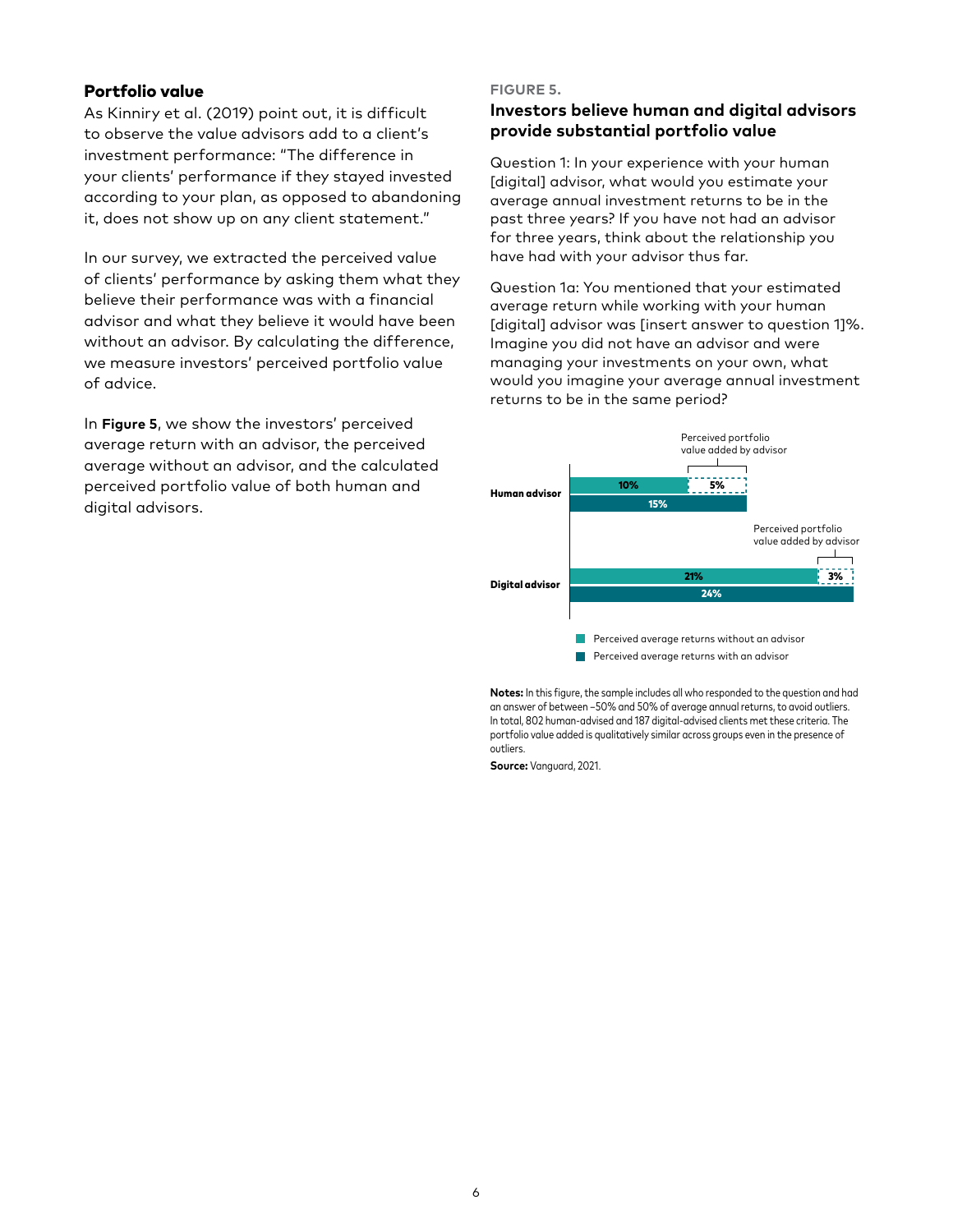Both human- and digital-advised clients perceive getting substantial portfolio value from their advisors. Human-advised clients believe that advisors add five percentage points to their performance on an annualized basis, and digitaladvised clients believe that their advisors add three percentage points.

In terms of absolute performance, digitaladvised investors believe they achieve higher returns than human-advised investors do. A possible explanation for this could be that the two samples of investors are different. For example, digital-advised investors skew younger and self-report being more aggressive in their investments, which would have led them to higher performance in recent years. Also, digital-advised investors believe that they could achieve a large portion of their performance on their own. It is important to note that these are perceived returns by the investors and not actual returns, which we could not verify in this study.

When analyzing the perceived value of portfolio outcomes, we also find that investors using a human or digital advice service derive high

perceived value (5% and 3%, respectively) from their advisors regardless of their self-reported risk tolerance.2

#### Financial value

Financial value can best be defined as the ability to meet one's goals as articulated in a financial plan. Since the job of financial advisors is to articulate this plan, it is naturally hard to observe how clients would have fared without an advisor.

However, in a survey environment, we can estimate what clients perceive financial value to be in three steps. First, we ask their financial goal in dollar terms; second, we ask how far they are in percentage terms in their journey toward their goal; and third, we ask them to imagine how far they would be if they did not have a financial advisor. By subtracting the percentages in the second and third questions, we can provide an estimate of their perceived financial value of advice. By determining the investor's financial goal in dollar terms, we can also quantify this value.

<sup>2</sup> When breaking down human- and digital-advised investors by their self-reported risk tolerance, the perceived portfolio value of advisors remains nearly identical: 6% (conservative, human-advised), 5% (moderate, human-advised), 5% (aggressive, human-advised), 3% (conservative, digital-advised), 3% (moderate, digital-advised), and 3% (aggressive, digital-advised).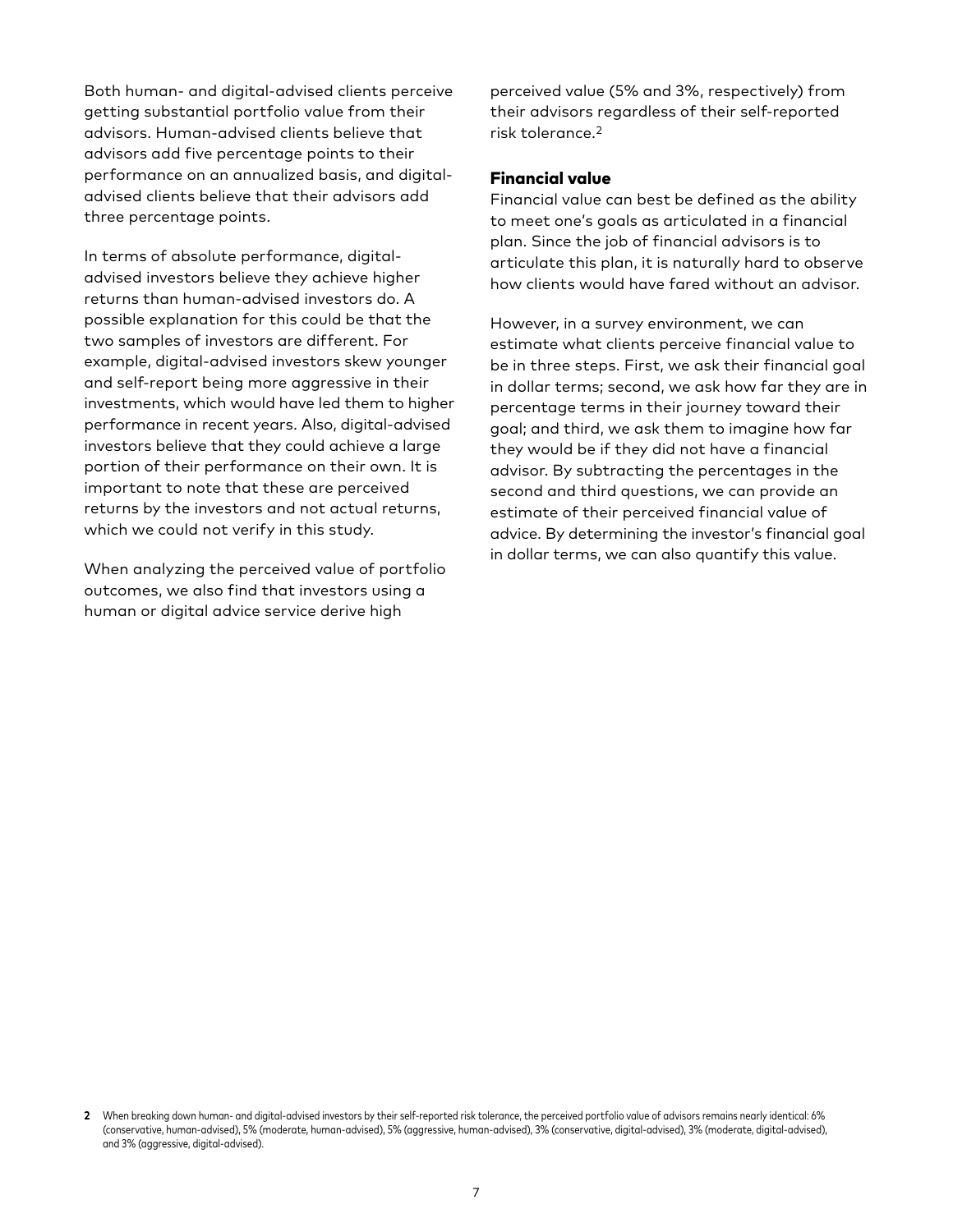**Figure 6** shows how much of their goals investors believe they have achieved with an advisor, how far they believe they would be without an advisor, and the calculated perceived financial value of both human and digital advisors.

In percentage terms, human-advised clients have, on average, achieved 59% of their financial goals. However, they believe that if they did not have an advisor, they would have only achieved 43%. Therefore, these clients believe that advisors have contributed to 16% of their financial goals. For digital-advised clients, the estimate is 5%.3

To convert perceived financial value to dollar terms, we used the median financial goal of both human-advised and digital-advised clients, which equaled \$1,000,000. We find that humanadvised clients attribute to their financial advisors being \$160,000 closer to achieving their financial goals, and digital-advice clients attribute \$50,000.

In other words, both human- and digital-advised clients believe that their advisors add substantial financial value in helping them achieve their financial goals.

#### **FIGURE 6.**

## **Investors believe both human and digital advisors provide high financial value**

Question 2: What is your financial goal in terms of how much money you would like to have in your investment accounts?

Question 2a: You mentioned that your financial goal is to accumulate \$[insert answer from question 2]. How much progress have you made toward that goal? Please enter a percentage where "0%" indicates that you have not achieved any of your goals and "100%" indicates you have achieved all of your goals.

Question 2b: As a reminder, you estimated your progress with a human [digital] advisor was [insert answer from question 2a]%. Now imagine you did not have a human [digital] advisor and were managing your investments on your own, how much progress do you think you would have made towards your goal of accumulating \$[insert answer from question 2]? Please enter a percentage where "0%" indicates that you would not have achieved any of your goals and "100%" indicates you would have achieved all of your goals.

Panel A: Perceived financial value in percentage terms

Panel B: Perceived financial value in dollar terms (thousands)



Notes: In this figure, the sample includes all who responded to the question, for a total of 835 human-advised and 238 digital-advised clients. The median financial goal for both sets of clients is \$1,000,000.

**Source:** Vanguard, 2021.

**3** A financial plan is a long-term plan that advisors and investors agree upon. Because digital advice is a relatively recent development, it could be the case that the longer clients stay with an advisor, the longer they benefit from a financial plan. To test this idea, we broke down the perceived financial value of an advisor for human-advised clients, who comprised a large enough sample to reduce to smaller parts: 11% (tenure of 2 years or less), 12% (tenure of between 3 and 10 years), and 23% (tenure of 10 years or longer).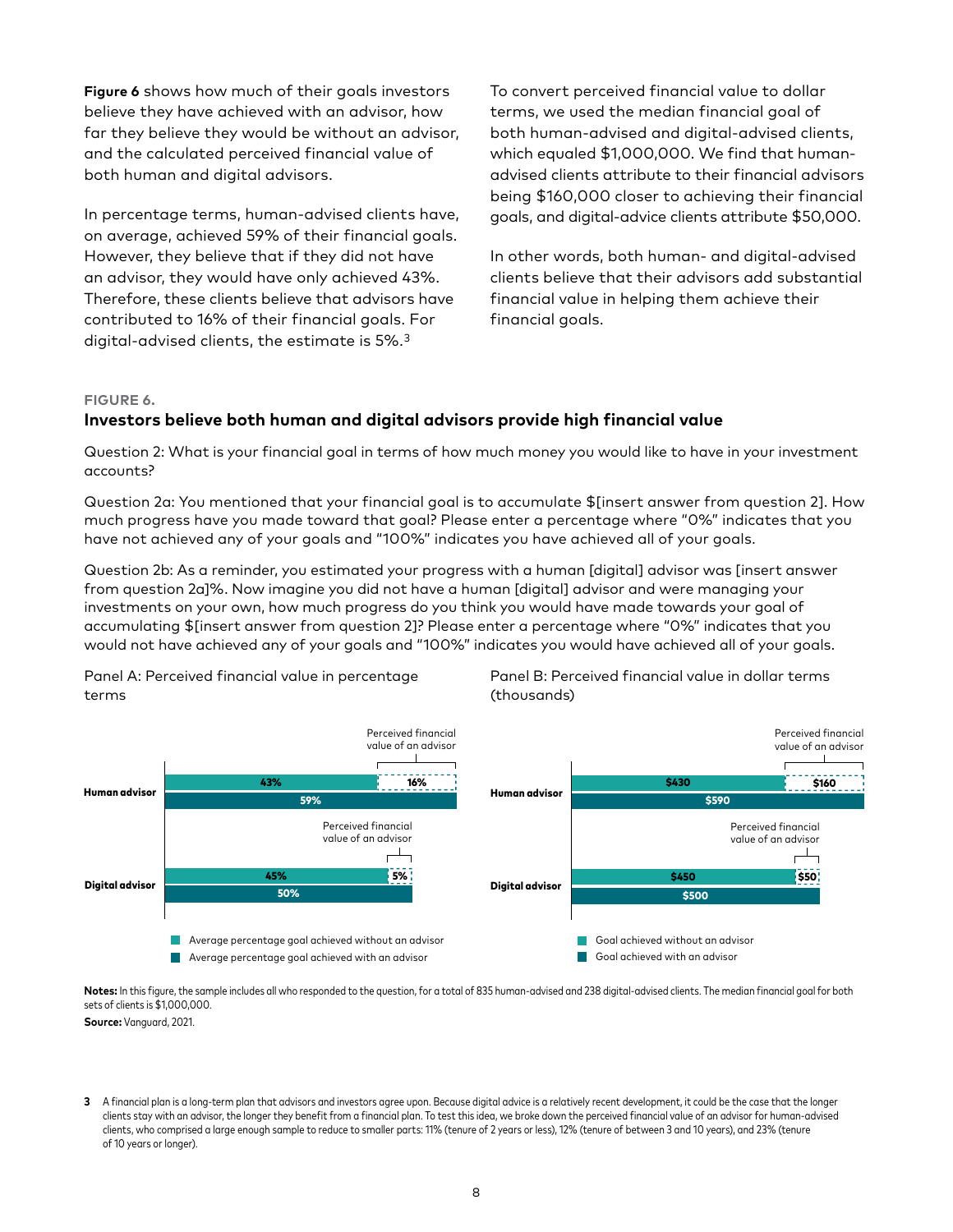#### Emotional value

Finally, we come to the third tenet of the value framework: emotional value. This is certainly the hardest component to measure, as emotions are subjective by definition. For such subjective measures, perception can be reality for investors.

The financial choices households have to make have become more complex over time. By their nature, financial markets tend to be volatile, which may make investors anxious during market corrections. Following Pagliaro and Utkus (2019), we decided to measure financial peace of mind as a proxy for the emotional value of advice. While it is a recurring phrase in our industry that advice delivers peace of mind, we set out to quantify this elusive value. We did so in two steps.

First, we asked whether investors had peace of mind knowing that a human (or digital) advisor was looking after their investments. For clarity about the meaning of peace of mind, we explicitly stated, "Peace of mind refers to a positive feeling of knowing that your investments are on track." Afterward, we asked the investors whether they would have peace of mind if they were managing their own investments. **Figure 7** shows the answers.

Only 24% of human-advised clients would have peace of mind if they were managing their investments on their own. However, three times as many, or 80%, report having peace of mind with the help of their advisors. In absolute terms, human advisors increase investors' peace of mind by 56 percentage points.

On the other hand, the increase in peace of mind of digital-advised investors is only 12 percentage points. There are two reasons for this. First, most of these clients believe that they would have

peace of mind even if they were investing their own money, thus giving them a higher starting baseline. Second, even after receiving financial advice, digital-advised clients report lower levels of peace of mind than human-advised clients do.

The vast majority of investors in our sample have peace of mind when investing. This is in large part because they believe that their advisors add emotional value.

#### **FIGURE 7.**

#### **Human advisors dramatically increase their clients' peace of mind**

Question: How much do you agree with the following statement? I have peace of mind knowing that a human [digital] advisor is looking after my investments. In this context, peace of mind refers to a positive feeling of knowing that your investments are on track.

Question: Now imagine you did not have a human [digital] advisor and were managing investments on your own, how much peace of mind would you have managing investments on your own?



**Notes:** In this figure, the sample includes all who responded to the question, for a total of 1,308 human-advised and 337 digital-advised clients. Clients could rate peace of mind from 0 ("No peace of mind at all") to 10 ("A great deal of peace of mind"). Clients were considered to have peace of mind if their rating was between 8 and 10. **Sources:** Vanguard and Escalent, 2021.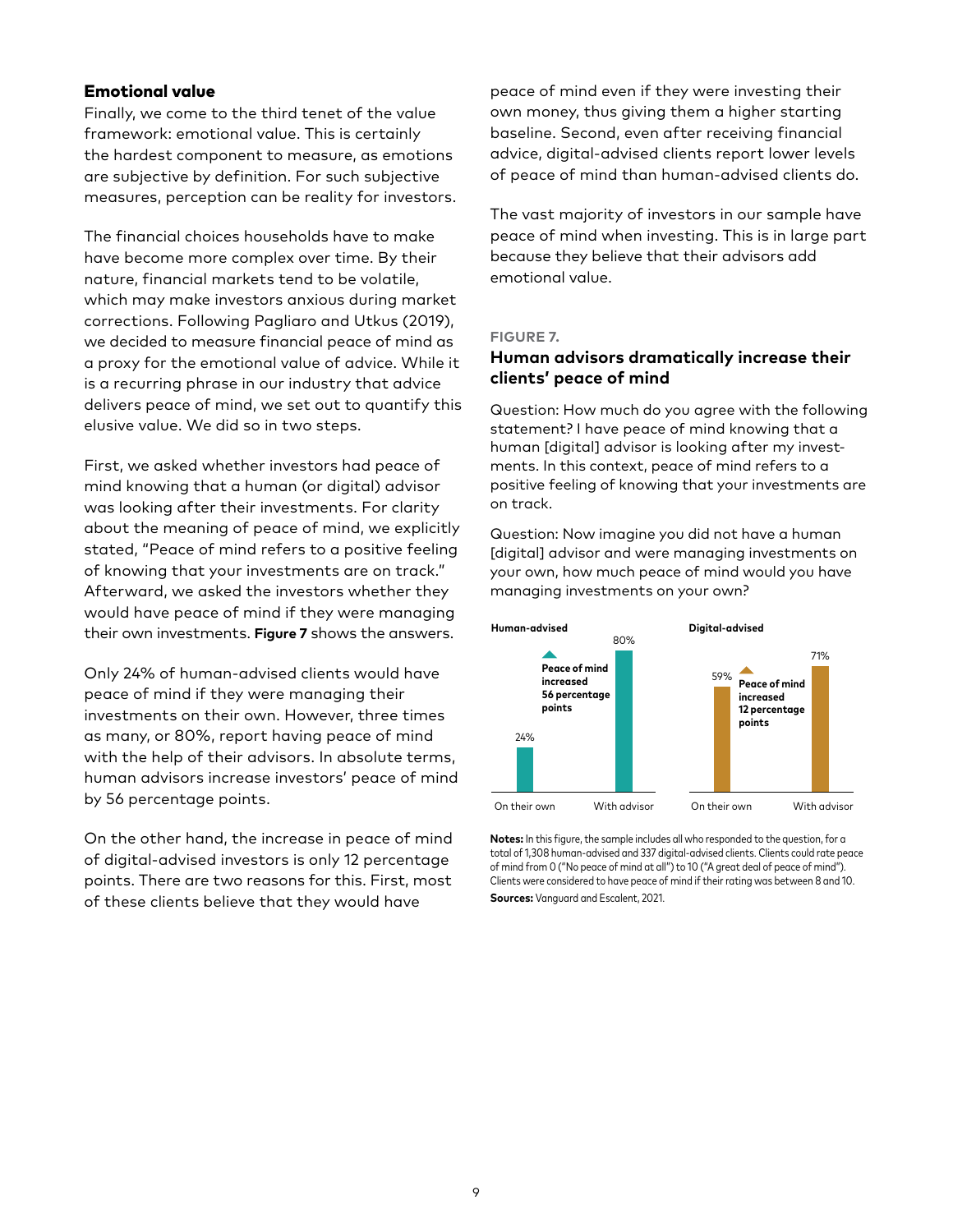## Overall satisfaction with human and digital advice services

As seen in their perceived value of advice across portfolio, financial, and emotional outcomes, investors believe advice adds value. However, does the advice satisfy their expectations? **Figure 8** shows investors' level of satisfaction based on type of advice delivery.

We find that 84% of human-advised investors report being satisfied with their advice, as compared to only 77% of digital-advised investors. This gap further reinforces the opportunity for switching from digital services to a human advisor and could explain why the preference for human advisors is stronger.

Given the difference in level of satisfaction and perceived value of advice, one may wonder why the needs of human-advised investors are seemingly better addressed. One plausible hypothesis is that digital-advised investors may have different levels of need for advice in the first place.

We investigated this hypothesis by asking investors whether they would have time, willingness, and ability to manage their own investments without an advice service. **Figure 9**  shows the results by type of advice delivery.

Figure 9 paints a clear picture; the majority of digital-advised investors report having time, willingness, and ability to manage their own investments, whereas human-advised investors report having less of each of these characteristics. This discrepancy suggests that the two sets of clients may have different needs.

One potential reason for these differences is that digital-advised investors may have less complex financial needs. In fact, **Appendix 2** shows that these clients tend to be much younger and thus potentially have fewer financial goals. While we did not study this hypothesis, this idea could well reconcile the findings that digital-advised clients tend to perceive less value from advice and highly consider switching to a human advisor in the future, presumably once their financial situation becomes more complex.

#### **FIGURE 8.**

## **Human-advised investors have higher levels of satisfaction**

Question: How satisfied are you with your human advisor [digital advice service] overall?



**Notes:** In this figure, the sample includes all who responded to the question, for a total of 1,377 human-advised and 337 digital-advised clients. They could rate satisfaction from 0 ("No satisfaction at all") to 10 ("Completely satisfied"). They were considered satisfied if their rating was between 8 and 10. **Sources:** Vanguard and Escalent, 2021.

#### **FIGURE 9.**

## **Digital-advised clients report higher levels of time, willingness, and ability to manage their own investments**

Question: Imagine you did not have a human [digital] advisor and were managing investments on your own, how much would you agree with each of the following statements?

I have **sufficient time** to personally manage my investments.

I'm **willing to manage** my investments.

I feel I have the **knowledge and ability** to properly manage my investments.



**Notes:** In this figure, the sample includes all respondents. In total, 1,352, 1,354, and 1,351 human-advised clients and 341, 338, and 340 digital-advised clients answered the time, willingness, and ability questions, respectively. They could rate the statements from 0 ("Not at all agree") to 10 ("Completely agree"). They were considered to agree with the statement if their rating was between 8 and 10. **Source:** Vanguard, 2021.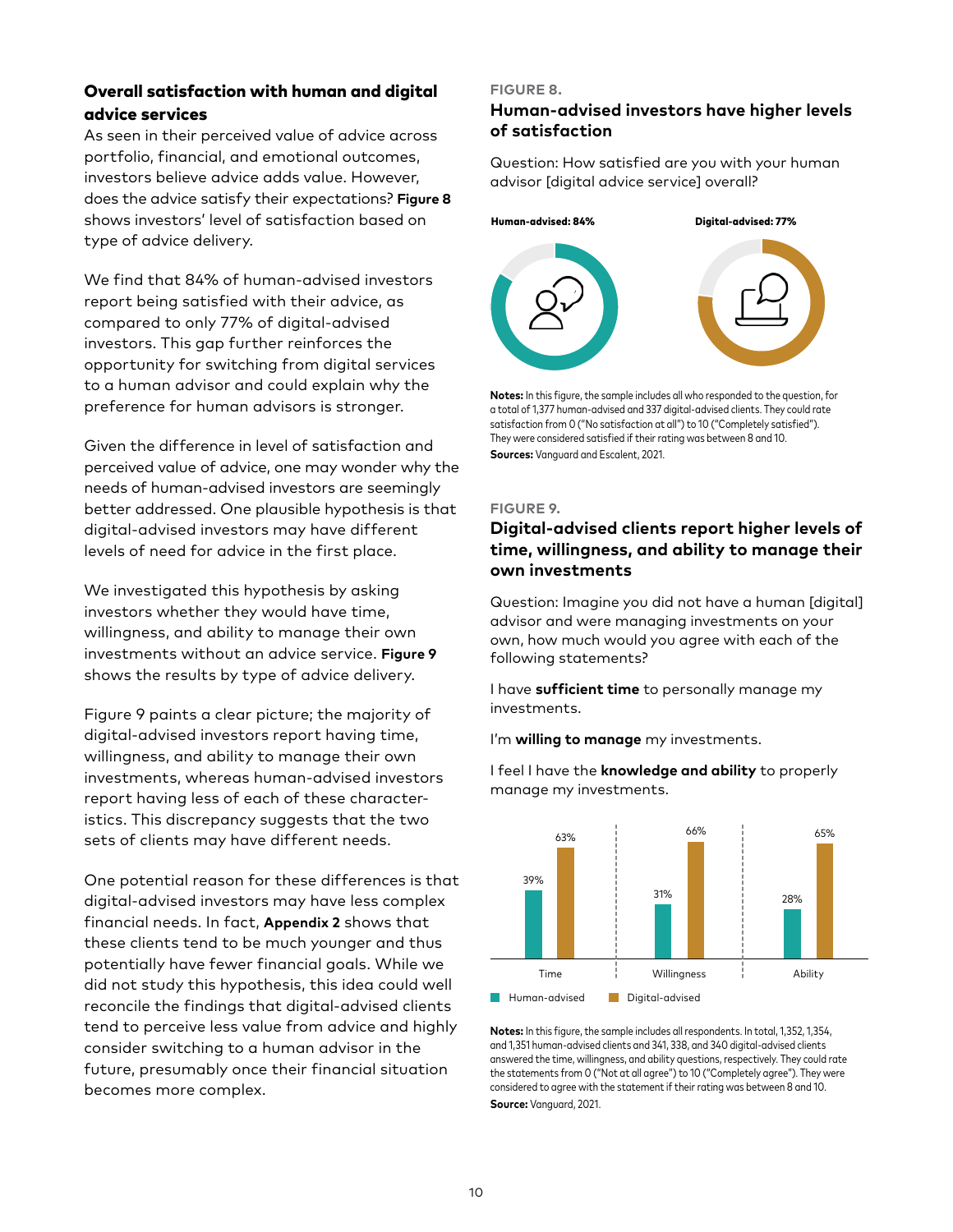# Investor preferences: Breaking down advice into the sum of the parts

In the first half of this paper, we quantified the perceived value that investors derive from advice and how that value differs based on the type of advice delivery. However, these results considered advice services in aggregate. In this section, we provide further detail by breaking down advice into discrete components and looking at them separately to investigate which services *within* advice investors prefer to be delivered by a human and which are best delivered by automation.

We interviewed investors and advisors to come up with a list of micro-interactions that constitute what financial advice is. We then asked investors to rate these micro-interactions based on their preferences regarding human or digital delivery. **Figure 10** displays the 10 microinteractions for which all investors in the sample indicated the highest preference for human delivery. **Appendix 4** provides the full rating of all 42 micro-interactions.

There is a strong predilection for human delivery of many advice services; it is preferred over digital delivery by at least 40 percentage points. More important, if we go back to our value framework in Pagliaro and Utkus (2019), we find that most of these preferences align to the emotional and financial success components of the value-ofadvice framework rather than the portfolio dimension.

#### **FIGURE 10.**

## **Investors prefer emotional and financialplanning services to be delivered by humans**

Investors' stated preferences (top 10)



**Notes:** In this figure, all 1,518 clients answered the question. They were presented with the micro-interactions and asked to rate whether they preferred that service to be delivered by a human or a digital advisor. The ratings were presented on an 11-point scale, where 0 meant "Completely delivered by a human" and 10 meant "Completely delivered by a digital service." Clients were considered to prefer human delivery if their rating was between 0 and 4 and digital delivery of the service if their rating was between 6 and 10.

**Sources:** Vanguard and Escalent, 2021.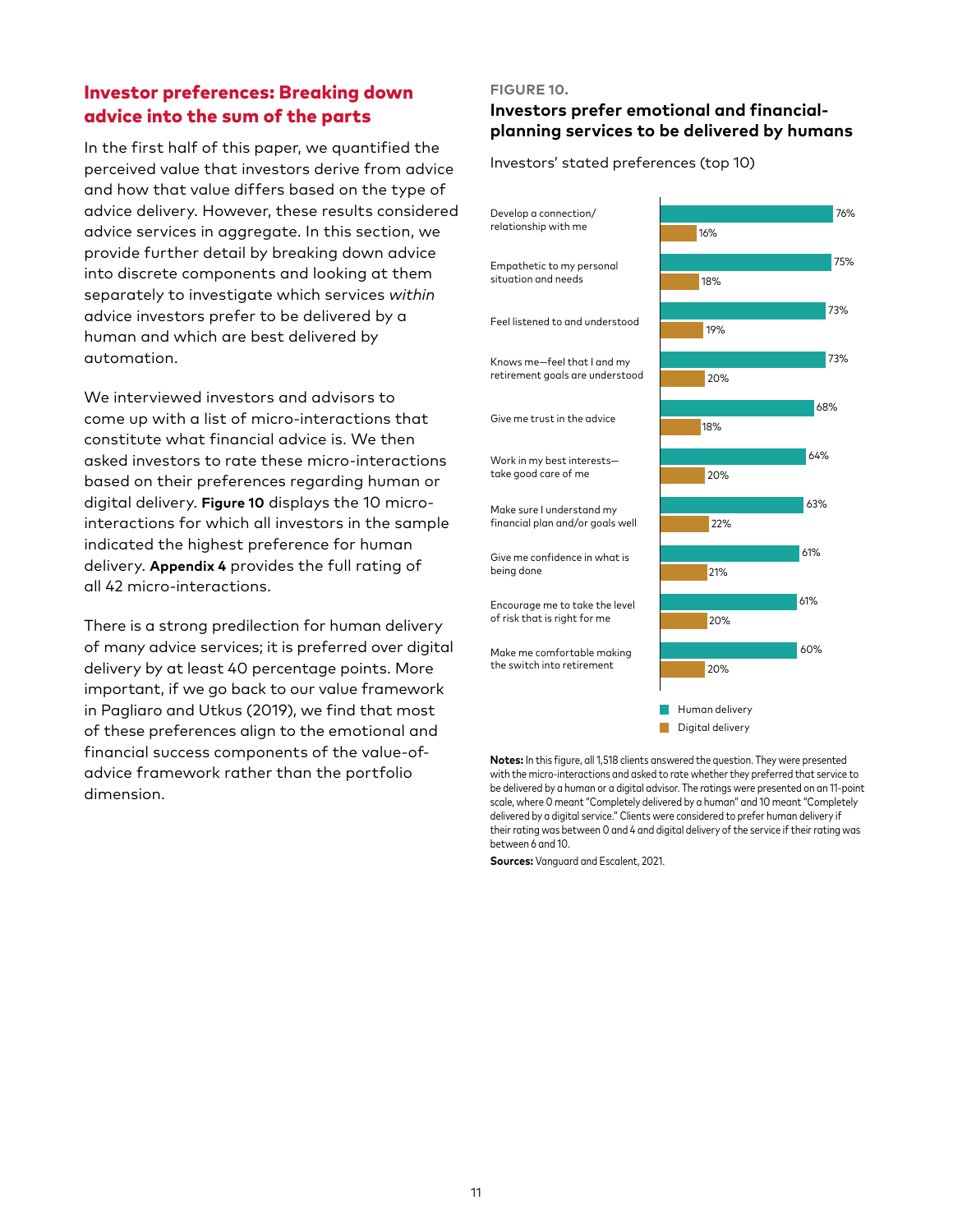Next, we evaluate what services investors believe would be best delivered by digital advisors. **Figure 11** displays the 10 micro-interactions for which investors reported the highest preference.

We find that the services investors prefer to be delivered digitally are related to functional tasks and portfolio management, such as "Manage taxes/capital gains efficiently" and "Diversify investments." These results corroborate the findings of previous Vanguard research. Bennyhoff, Kinniry, and DiJoseph (2018) stressed how work related to portfolio outcomes has been commoditized and how advisors should focus on services in which humans excel, such as behavioral coaching.

#### **FIGURE 11.**

## **Investors have the highest preference for digital services for portfolio outcomes and functional tasks**

Investors' stated preferences (top 10)



**Notes:** In this figure, all 1,518 clients answered the question. They were presented with the micro-interactions and asked to rate whether they preferred that service to be delivered by a human or a digital advisor. The ratings were presented on an 11-point scale, where 0 meant "Completely delivered by a human" and 10 meant "Completely delivered by a digital service." Clients were considered to prefer human delivery if their rating was between 0 and 4 and digital delivery of the service if their rating was between 6 and 10.

**Sources:** Vanguard and Escalent, 2021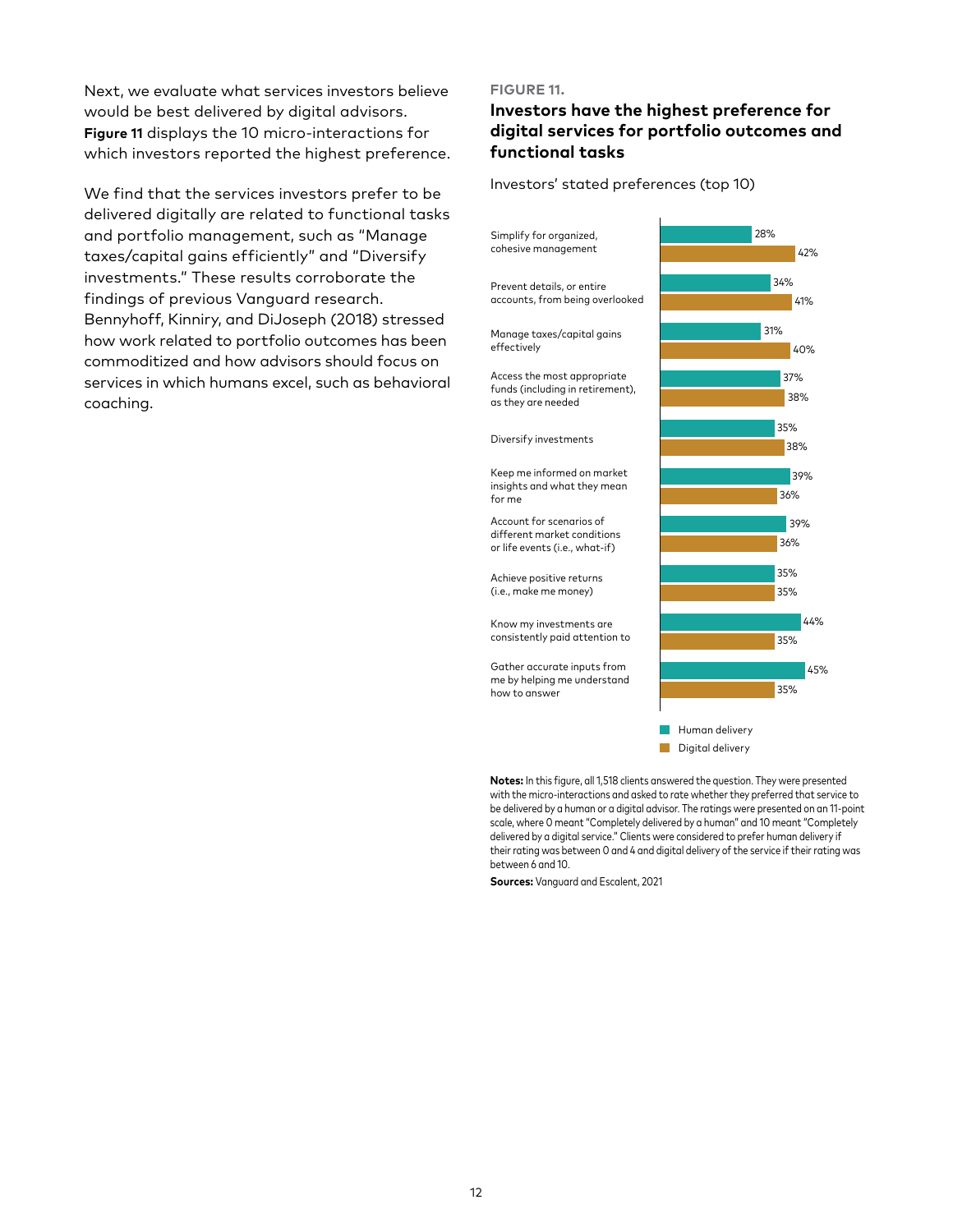# Optimizing human and digital delivery for business growth

In the previous section, we asked investors their absolute preferences for human or digital delivery of specific advice services. Unsurprisingly, some investors prefer most services to be delivered by humans, whereas others prefer digital delivery. However, these investors do not prefer one or the other delivery equally for all services. In this section, we investigate investors' relative preferences for human or digital advice.

Knowing relative preferences for service delivery is important for two reasons. First, it helps advisors optimize their service and ensure they are pursuing the right clients based on their service model. Advisors must still be cognizant of their overall cost-to-serve model and recognize that all delivery channels may not be a fit for all clients as they look at segmenting their business. Second, since advisors' time is a scarce resource, it is beneficial for them to understand which services can be outsourced to automation to help scale their practices in a cost-efficient manner.

In this section of our survey, all investors—both human- and digital-advised—were presented with four micro-interactions at a time and asked which ones they prefer to have delivered by a human and which by a digital service. By repeating this task multiple times with different microinteractions, we can calculate both the rank of preferences and their relative importance.

**Figure 12** presents the ranking of micro-interactions from most preferred to least preferred to be delivered by a human advisor. We also include the relative-preference score for each microinteraction. See the note below Figure 12 for how to interpret the scores. **Appendix 5** provides the full ranking and relative scores of all 42 micro-interactions.

Figure 12 confirms that clients prefer emotional and financial outcomes to be delivered by humans and portfolio and functional tasks digitally. What differentiates these findings from the previous section is that we can quantify by how much clients prefer emotional and financial outcomes to be delivered by humans.

Let's compare the relative scores of two services, such as micro-interaction #2, "Develop a connection/relationship with clients," an emotional task, and #41, "Diversify investments," a portfolio task. Their relative-preference scores are 218 and 32. This means that investors prefer 6.8 times (218 divided by 32) more that a human establish a connection than that a human diversify investments.

By looking at the ranking of micro-interactions and their relative scores, we confirm that investors prefer emotional and financial outcomes to be delivered by humans by large margins. Of course, this could change for different demographics. One of the most discussed new trends in advice is what type of delivery millennials would prefer.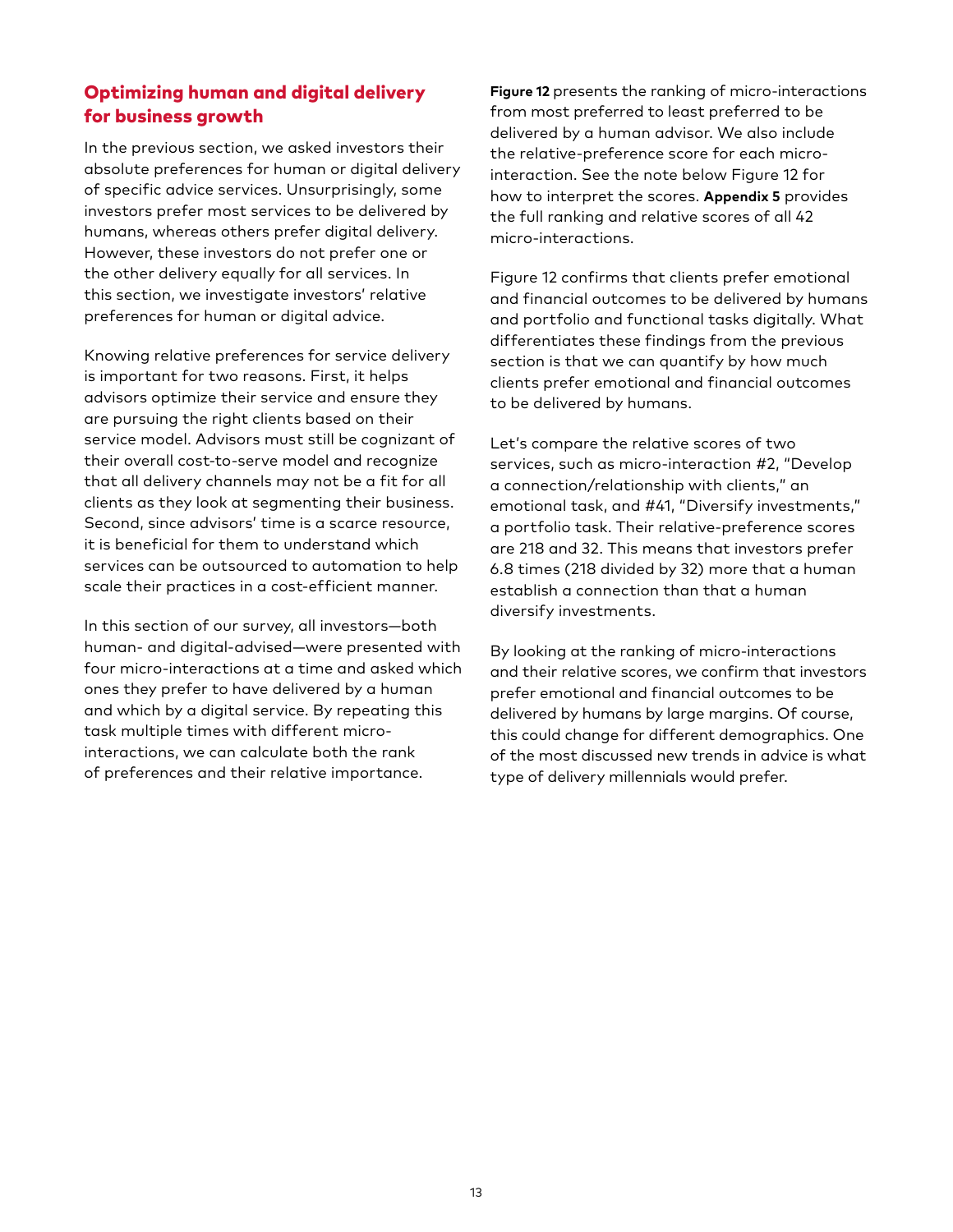#### **FIGURE 12.**

## **Human advisors should focus on delivering emotional and financial outcomes while automating portfolio construction and functional tasks**

| Preference     | Rank           | Micro-interaction                                                                                                 | <b>Relative</b><br>preference<br>(average<br>$index = 100$ |
|----------------|----------------|-------------------------------------------------------------------------------------------------------------------|------------------------------------------------------------|
|                | 1              | Know clients-feel that they and their retirement goals are understood                                             | 220                                                        |
| Human          | $\overline{2}$ | Develop a connection/relationship with clients                                                                    | 218                                                        |
|                | 3              | Work in clients' best interests-take good care of them                                                            | 204                                                        |
|                | 4              | Make clients feel listened to and understood                                                                      | 185                                                        |
|                | 5              | Is empathetic to clients' personal situation and needs                                                            | 181                                                        |
|                | 6              | Make sure clients understand their financial plan and/or goals well                                               | 169                                                        |
|                | 7              | Give clients trust in the advice they're given                                                                    | 158                                                        |
|                | 8              | Coach clients to do, or not do, things across many financial areas of their lives (including while in retirement) | 151                                                        |
|                | 9              | Support clients through market downturns, volatility, and life events                                             | 149                                                        |
|                | 10             | Reach out to clients proactively                                                                                  | 140                                                        |
|                | 33             | Keep clients informed on market insights and what they mean for them                                              | 54                                                         |
|                | 34             | Validate the right decisions are being made over time                                                             | 53                                                         |
|                | 35             | Access the clients' most appropriate funds (including while in retirement) as they are needed                     | 51                                                         |
|                | 36             | Manage taxes/capital gains effectively                                                                            | 49                                                         |
|                | 37             | Motivate clients to budget to retire well without running out of money                                            | 47                                                         |
| <b>Digital</b> | 38             | Gather accurate inputs for clients by helping them understand how to answer                                       | 43                                                         |
|                | 39             | Account for scenarios of different market conditions or life events (what-if)                                     | 37                                                         |
|                | 40             | Prevent details, or entire accounts, from being overlooked                                                        | 32                                                         |
|                | 41             | Diversify investments                                                                                             | 32                                                         |
|                | 42             | Simplify for organized, cohesive management                                                                       | 23                                                         |

Notes: In this figure, all 1,518 clients answered the question. They were presented with 4 micro-interactions at a time, 12 times in different screens, and asked which they most preferred to be delivered by a human or digital service so that we could rank each micro-interaction as well as relative preferences. The statistical technique used to calculate the rank and relative preference scores is called MaxDiff. The relative-preference score should be interpreted as follows. Take the micro-interactions ranked #8-"Coach clients to do, or not do, things across many financial areas of their lives (including while in retirement)," and #36—"Manage taxes/capital gains effectively," for example. Their relative-preference scores are 158 and 49. This means that investors prefer that micro-interaction #8 be delivered by a human 3.2 times (158 divided by 49) more than micro-interaction #36.

**Sources:** Vanguard and Escalent, 2021.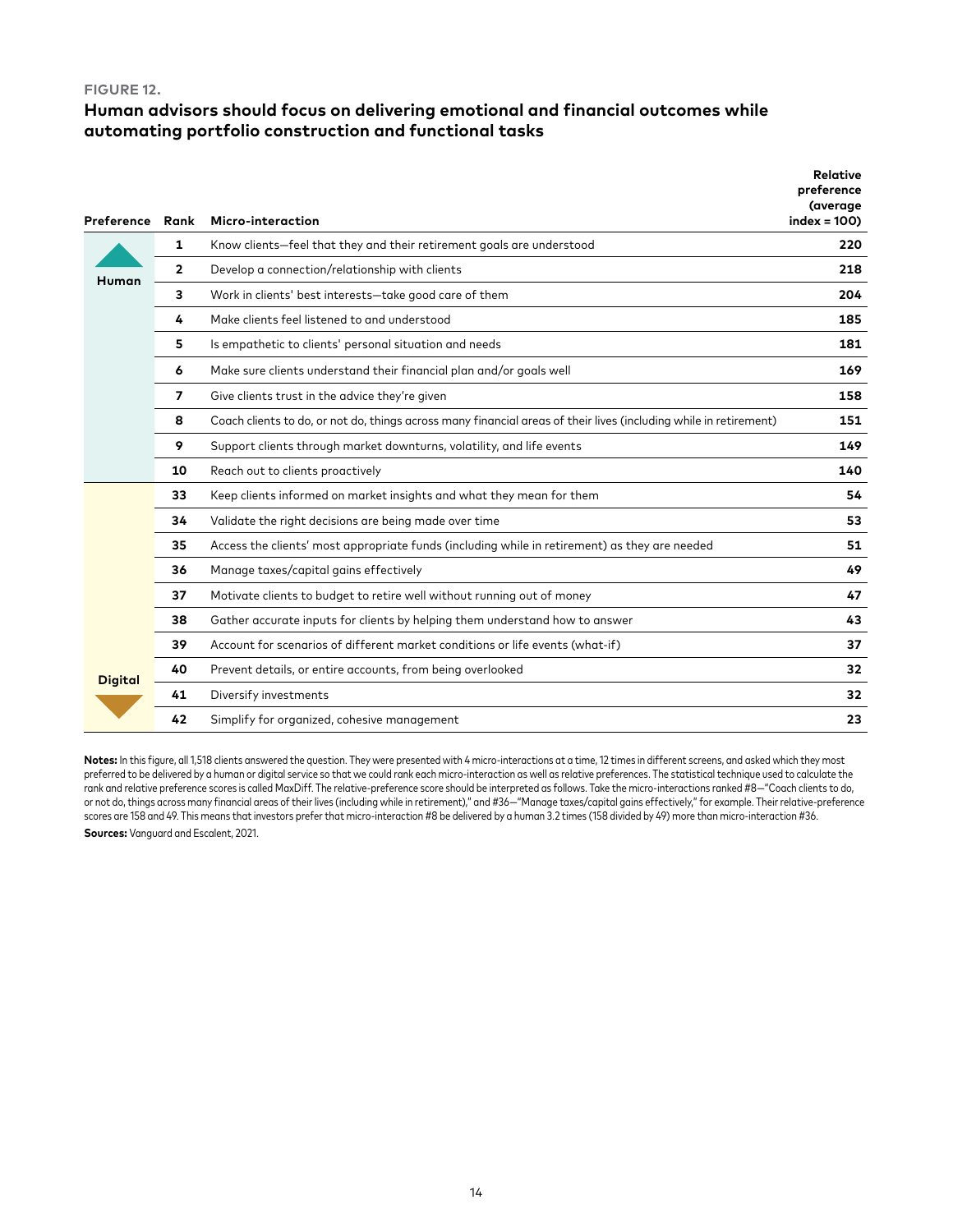To address this question, we perform the same statistical technique as in Figure 12 to come up with ranks and relative scores for clients in different generations, with differing wealth levels and types of advice delivery. **Figure 13** shows the correlation matrix of ranks and relative scores for these demographic breakdowns. A high correlation means there is little difference in preferred delivery.

Surprisingly, we find both rank and relativepreference scores to be highly correlated, with all correlations above 0.90 and most at least 0.97.

This means that demographics are not an important factor when considering relative preference for delivery.

Contrary to popular belief, we do not find that millennials have distinct preferences that differ from other generations when it comes to automation of service *within* advice. Thus, advisors do not need to customize the delivery channel of their offerings based on perceived generational differences.

#### **FIGURE 13.**

### **Demographics do not change the relative preference between human and digital delivery**

|                    |                      |      |                   | Generation |               | Wealth                  |                          |                         | <b>Advice delivery</b> |                     |
|--------------------|----------------------|------|-------------------|------------|---------------|-------------------------|--------------------------|-------------------------|------------------------|---------------------|
|                    |                      | All  | <b>Millennial</b> | Gen X      | <b>Boomer</b> | <b>Mass</b><br>affluent | <b>High net</b><br>worth | Ultra-high<br>net worth | Human-<br>advised      | Digital-<br>advised |
|                    | All                  | 1.00 |                   |            |               |                         |                          |                         |                        |                     |
| Generation         | <b>Millennial</b>    | 0.97 | 1.00              |            |               |                         |                          |                         |                        |                     |
|                    | Gen X                | 0.99 | 0.97              | 1.00       |               |                         |                          |                         |                        |                     |
|                    | <b>Boomer</b>        | 0.99 | 0.95              | 0.99       | 1.00          |                         |                          |                         |                        |                     |
| Wealth             | <b>Mass affluent</b> | 0.99 | 0.97              | 0.99       | 0.99          | 1.00                    |                          |                         |                        |                     |
|                    | High net worth       | 0.99 | 0.96              | 0.99       | 0.99          | 0.99                    | 1.00                     |                         |                        |                     |
|                    | Ultra-high net worth | 0.97 | 0.95              | 0.96       | 0.97          | 0.97                    | 0.97                     | 1.00                    |                        |                     |
| Advice<br>delivery | Human-advised        | 0.99 | 0.96              | 0.99       | 0.99          | 0.99                    | 0.99                     | 0.97                    | 1.00                   |                     |
|                    | Digital-advised      | 0.97 | 0.99              | 0.97       | 0.95          | 0.97                    | 0.96                     | 0.94                    | 0.96                   | 1.00                |

Panel A. Correlation of ranked preferences for human and digital delivery among demographic groups

Panel B. Correlation of relative-preference score of human versus digital delivery among demographic groups

|                    |                       |      |                   | Generation |               | Wealth                  |                          |                         | <b>Advice delivery</b> |                     |
|--------------------|-----------------------|------|-------------------|------------|---------------|-------------------------|--------------------------|-------------------------|------------------------|---------------------|
|                    |                       | All  | <b>Millennial</b> | Gen X      | <b>Boomer</b> | <b>Mass</b><br>affluent | <b>High net</b><br>worth | Ultra-high<br>net worth | Human-<br>advised      | Digital-<br>advised |
|                    | All                   | 1.00 |                   |            |               |                         |                          |                         |                        |                     |
| Generation         | <b>Millennial</b>     | 0.97 | 1.00              |            |               |                         |                          |                         |                        |                     |
|                    | Gen X                 | 0.99 | 0.97              | 1.00       |               |                         |                          |                         |                        |                     |
|                    | <b>Boomer</b>         | 0.99 | 0.95              | 0.99       | 1.00          |                         |                          |                         |                        |                     |
| Wealth             | <b>Mass affluent</b>  | 0.99 | 0.97              | 0.99       | 0.99          | 1.00                    |                          |                         |                        |                     |
|                    | <b>High net worth</b> | 0.99 | 0.96              | 0.99       | 0.99          | 0.99                    | 1.00                     |                         |                        |                     |
|                    | Ultra-high net worth  | 0.98 | 0.95              | 0.98       | 0.98          | 0.98                    | 0.98                     | 1.00                    |                        |                     |
| Advice<br>delivery | Human-advised         | 0.99 | 0.97              | 0.99       | 0.99          | 0.99                    | 0.99                     | 0.98                    | 1.00                   |                     |
|                    | Digital-advised       | 0.98 | 0.99              | 0.98       | 0.96          | 0.98                    | 0.97                     | 0.95                    | 0.97                   | 1.00                |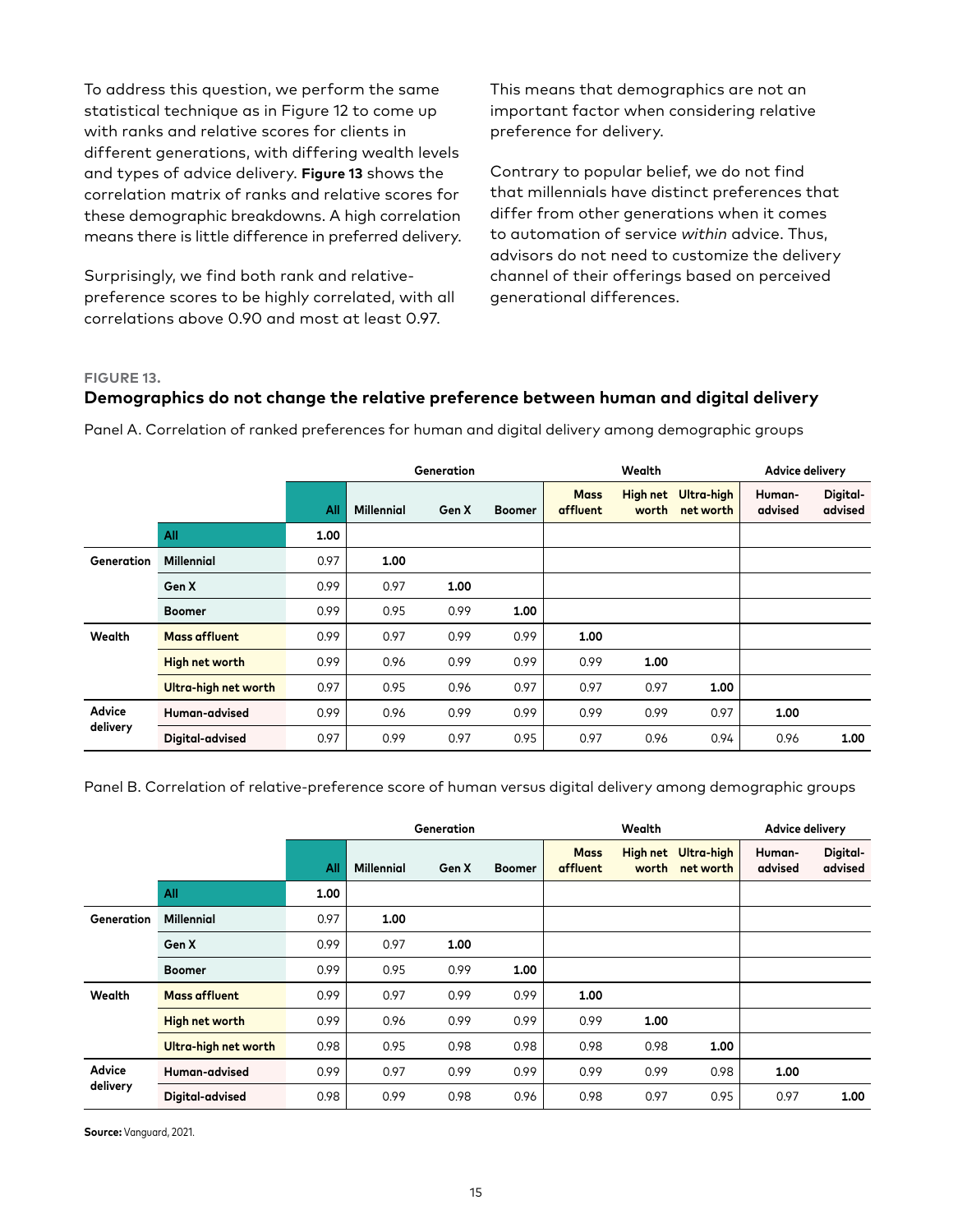## Implications

Insights from our study have important implications for the financial advice industry. First, our findings represent good news for advice of all forms, because investors perceive substantial value across portfolio, financial, and emotional outcomes.

Second, human-advised investors are substantially more likely to say they do not have the time, willingness, or ability to manage their investments on their own. This finding supports framing an advice offer as a potential way for clients to free up time, leave behind an undesirable task, and improve their portfolio, financial, and emotional outcomes.

Third, across all generations, wealth levels, and advice-delivery types, clients suggest that human financial advisors should consider automation to outsource portfolio construction (for example, tax management, diversification, and performance) and functional tasks (such as account setup and consistent monitoring). This is good news for advisors as it will allow them to scale technology to their entire client base. Investors also agree that human advisors excel in helping them achieve financial success and providing emotional peace of mind. By outsourcing portfolio construction and functional tasks, advisors can scale their business models and focus on delivering uniquely human skills.

Finally, we showed that advisors are not under threat from robo-services. Client loyalty to human advisors is durable, while investors choosing robo-services are open to selecting a human advisor in the future. Human advisors should leverage both automation and upskilling about emotional needs of clients to optimize their value, scale their practice, and target the unmet needs of current robo-advised clients who would be willing to switch their business in the future.

## Conclusion

We conducted a survey of 1,518 U.S. investors to understand whether technology and digital advisors are a threat to human financial advisors. We found that digital services do not pose a threat to an advisor's existing book of business, as nine out of ten human-advised clients would not consider switching. However, we found the inverse for robo-advised clients, 88% of whom would consider switching to a human.

We then quantified the value that investors perceive in human and digital advice services across our three-pillar framework of portfolio, financial, and emotional outcomes. We found that human agents excel in all dimensions by providing an additional perceived 5% in returns, \$160,000 in financial success toward goals, and three times the emotional support as compared to investors managing their investments on their own.

Breaking down advice into discrete components, we found that investors prefer that parts of portfolio management and functional tasks be automated and that human advisors excel at delivering emotional outcomes. Overall, our results provide evidence that human advisors should leverage technology to scale their business while strengthening their uniquely human value proposition to address investors' emotional needs.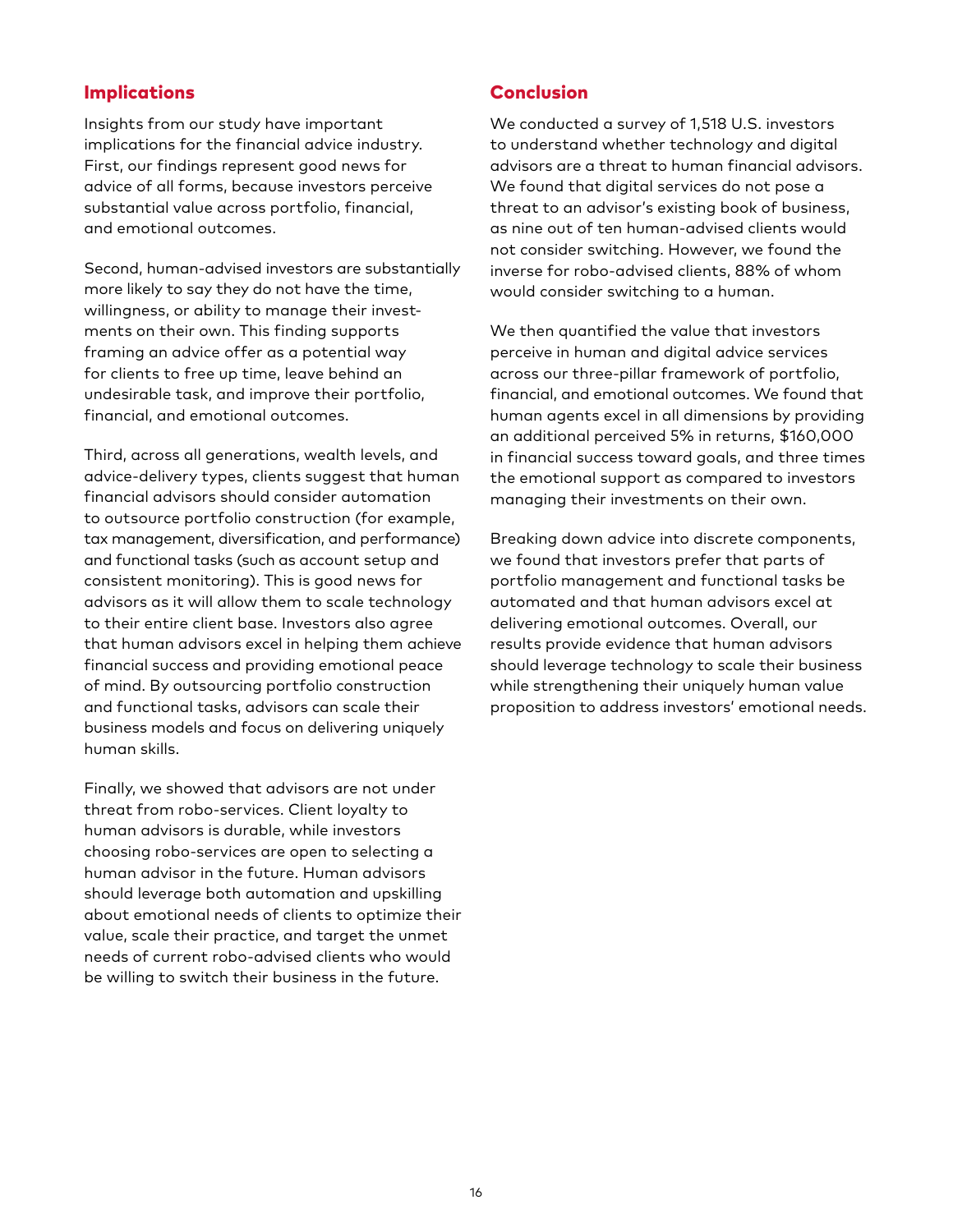## References

Bennyhoff, Donald G., Francis M. Kinniry Jr., and Michael A. DiJoseph, 2018. *The Evolution of Vanguard Advisor's Alpha: From Portfolios to People*. Valley Forge, Pa.: The Vanguard Group.

Finke, M.S., 2013. Financial Advice: Does It Make a Difference? *The Market for Retirement Financial Advice*. Oxford, U.K.: Oxford University Press.

Grable, J.E., and S. Chatterjee, 2014. Reducing Wealth Volatility: The Value of Financial Advice as Measured by Zeta. *Journal of Financial Planning*, 27(8).

Kinniry, Francis M., Jr., Colleen M. Jaconetti, Michael A. DiJoseph, Yan Zilbering, and Donald G. Bennyhoff, 2019. *Putting a Value on Your Value: Quantifying Vanguard Advisor's Alpha*. Valley Forge, Pa.: The Vanguard Group.

Madamba, Anna, Cynthia A. Pagliaro, and Stephen P. Utkus. 2020. *The Value of Advice: Assessing the Role of Emotions*. Valley Forge, Pa.: The Vanguard Group.

Murphy, Ryan O., Samantha Lamas, and Ray Sin, 2020. Identifying What Investors Value in a Financial Adviser: Uncovering Opportunities and Pitfalls. *Journal of Financial Planning* 33(7): 44–52.

Pagliaro, Cynthia A., and Stephen P. Utkus, 2019. *Assessing the Value of Advice*. Valley Forge, Pa.: The Vanguard Group.

Rossi, Alberto G., and Stephen P. Utkus, 2020a. *Who Benefits From Robo-advising? Evidence From Machine Learning*. Valley Forge, Pa.: The Vanguard Group.

Rossi, Alberto G., and Stephen P. Utkus, 2020b. *The Needs and Wants in Financial Advice: Human Versus Robo-advising*. Valley Forge, Pa.: The Vanguard Group.

Warschauer, T., and D. Sciglimpaglia, 2012. The Economic Benefits of Personal Financial Planning: An Empirical Analysis. *Financial Services Review*, 21(3).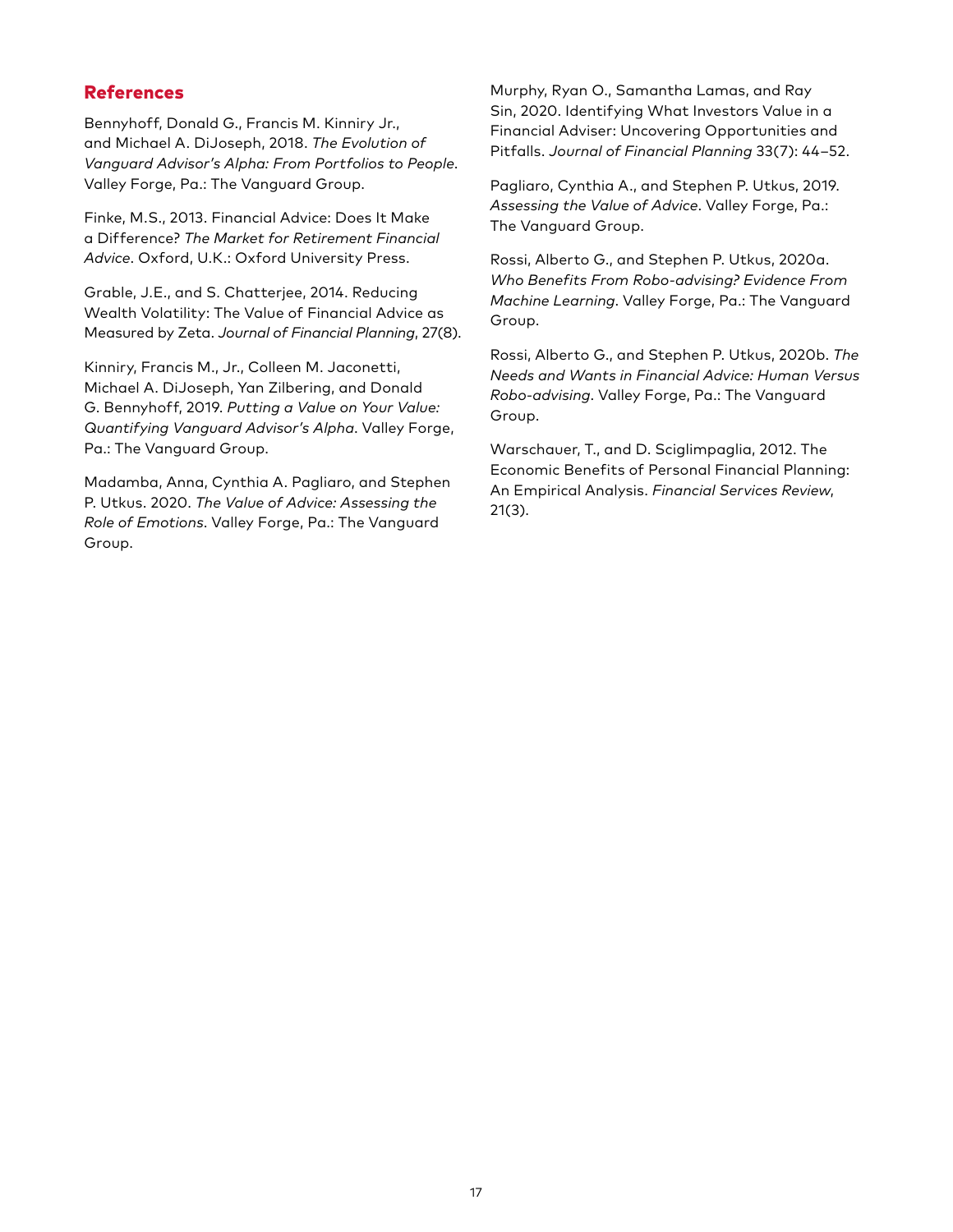# Appendix

## **APPENDIX 1. Demographics**

|                                 |                                              | Number | Percentage |
|---------------------------------|----------------------------------------------|--------|------------|
| Sample size                     | Total                                        | 1518   | 100%       |
| <b>Advice delivery</b>          | Human-advised only                           | 1175   | 77%        |
|                                 | Digital-advised only                         | 135    | 9%         |
|                                 | Both human- and<br>digital-advised           | 208    | 14%        |
|                                 | Human-advised                                | 1383   | 91%        |
|                                 | Digital-advised                              | 343    | 23%        |
| Gender                          | Male                                         | 924    | 61%        |
|                                 | Female                                       | 593    | 39%        |
|                                 | Nonbinary/fluid                              | 1      | 0%         |
|                                 | Another gender not<br>listed                 | 0      | 0%         |
| Generation                      | Gen Z                                        | 7      | 0%         |
|                                 | Millennial                                   | 292    | 19%        |
|                                 | Gen X                                        | 424    | 28%        |
|                                 | Boomer                                       | 795    | 52%        |
| Household                       | Less than \$50,000                           | 23     | 2%         |
| income                          | \$50,000-\$74,999                            | 229    | 15%        |
|                                 | \$75,000-\$99,999                            | 288    | 19%        |
|                                 | \$100,000-\$149,999                          | 550    | 36%        |
|                                 | \$150,000-\$249,999                          | 321    | 21%        |
|                                 | \$250,000-\$299,999                          | 45     | 3%         |
|                                 | \$300,000 or more                            | 62     | 4%         |
| Investment<br>segment           | Mass affluent (less<br>than \$1M)            | 1106   | 73%        |
|                                 | High net worth<br>(between \$1M and<br>\$5M) | 379    | 25%        |
|                                 | Ultra-high net worth<br>(more than \$5M)     | 33     | 2%         |
| Self-reported<br>risk tolerance | Very conservative/<br>conservative           | 449    | 30%        |
|                                 | Moderate                                     | 805    | 53%        |
|                                 | Aggressive/very<br>aggressive                | 264    | 17%        |

# **APPENDIX 2. Demographics by advice delivery**

|                                 |                                              | Human-<br>advised | Robo-<br>advised |
|---------------------------------|----------------------------------------------|-------------------|------------------|
| Gender                          | Male                                         | 60%               | 70%              |
|                                 | Female                                       | 40%               | 30%              |
|                                 | Nonbinary/fluid                              | 0%                | 0%               |
|                                 | Another gender not<br>listed                 | 0%                | $0\%$            |
| Generation                      | Gen Z                                        | 0%                | 1%               |
|                                 | Millennial                                   | 17%               | 46%              |
|                                 | Gen X                                        | 27%               | 43%              |
|                                 | Boomer                                       | 56%               | 10%              |
| Household                       | Less than \$50,000                           | 2%                | 0%               |
| income                          | \$50,000-\$74,999                            | 16%               | 6%               |
|                                 | \$75,000-\$99,999                            | 19%               | 13%              |
|                                 | \$100,000-\$149,999                          | 35%               | 45%              |
|                                 | \$150,000-\$249,999                          | 21%               | 27%              |
|                                 | \$250,000-\$299,999                          | 3%                | 4%               |
|                                 | \$300,000 or more                            | 4%                | 5%               |
| Investment<br>segment           | Mass affluent (less<br>than \$1M)            | 72%               | 85%              |
|                                 | High net worth<br>(between \$1M and<br>\$5M) | 26%               | 13%              |
|                                 | Ultra-high net worth<br>(more than \$5M)     | 2%                | 2%               |
| Self-reported<br>risk tolerance | Very conservative/<br>conservative           | 30%               | 29%              |
|                                 | Moderate                                     | 54%               | 45%              |
|                                 | Aggressive/very<br>aggressive                | 16%               | 26%              |
| Measured risk<br>tolerance      | Very conservative/<br>conservative           | 9%                | 35%              |
|                                 | Moderate                                     | 59%               | 50%              |
|                                 | Aggressive/very<br>aggressive                | 32%               | 15%              |

**Source:** Vanguard, 2021.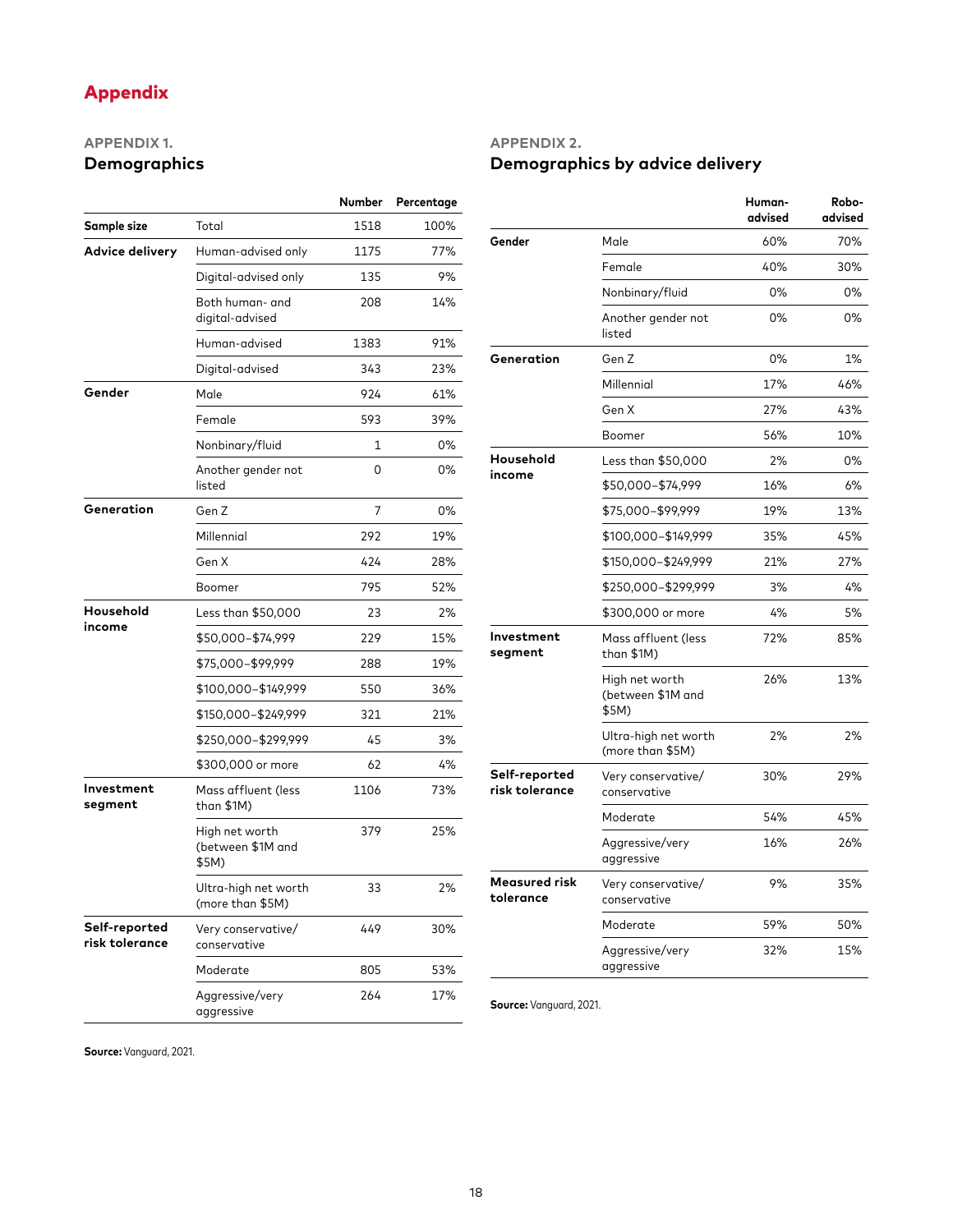#### **APPENDIX 3:**

#### **The 42 micro-interactions obtained from the qualitative study**

- **1.** Gather complete info from me through a personalized probing discussion
- **2.** Gather accurate inputs from me by helping me understand how to answer
- **3.** Make sure I understand my financial plan and/ or goals well
- **4.** Account for scenarios of different market conditions or life events (i.e., what-if)
- **5.** Bring needs to my attention that I may not have been aware of
- **6.** Give me peace of mind that I will be able to fund my goals
- **7.** Is empathetic to my personal situation and needs
- **8.** Achieve positive returns (i.e., make me money)
- **9.** Align with me on the investment philosophy/ approach
- **10.** Encourage me to take the level of risk that is right for me
- **11.** Personalize my portfolio to my unique situation and goals
- **12.** Give me confidence in what is being done
- **13.** Manage taxes/capital gains effectively
- **14.** Give me trust in the advice
- **15.** Prevent details, or entire accounts, from being overlooked
- **16.** Understand the full, bigger picture across all my investments
- **17.** Walk me through and/or assist with each step of the process
- **18.** Simplify for organized, cohesive management
- **19.** Make me feel relieved—less to worry about
- **20.** Diversify investments
- **21.** Help me take actions that will keep me on track to meet my goals
- **22.** Reach out to me proactively

**Sources:** Vanguard and Escalent, 2021.

- **23.** Know my investments are consistently paid attention to
- **24.** Keep me informed on market insights and what they mean for me
- **25.** Relate past experiences as context to compare and inform my investments
- **26.** Develop a connection/relationship with me
- **27.** Is readily available—there for me when I need it
- **28.** Feel listened to and understood
- **29.** Validate the right decisions are being made over time
- **30.** Verify or adjust my thoughts/assumptions
- **31.** Have the flexibility to make the adjustments I want or need
- **32.** Work in my best interests—take good care of me
- **33.** Anticipate my future needs
- **34.** Apply judgement on future social, political, legal, or other external factors
- **35.** Support me through market downturns, volatility, and life events
- **36.** Make me comfortable making the switch into retirement
- **37.** Ensure sufficient, consistent income streams in retirement
- **38.** Motivate me to budget to retire well without running out of money
- **39.** Access the most appropriate funds (including in retirement), as they are needed
- **40.** Knows me—feel that I and my retirement goals are understood
- **41.** Coordinate between family members or beneficiaries regarding estate planning
- **42.** Coach me to do, or not do, things across many financial areas of my life (including in retirement)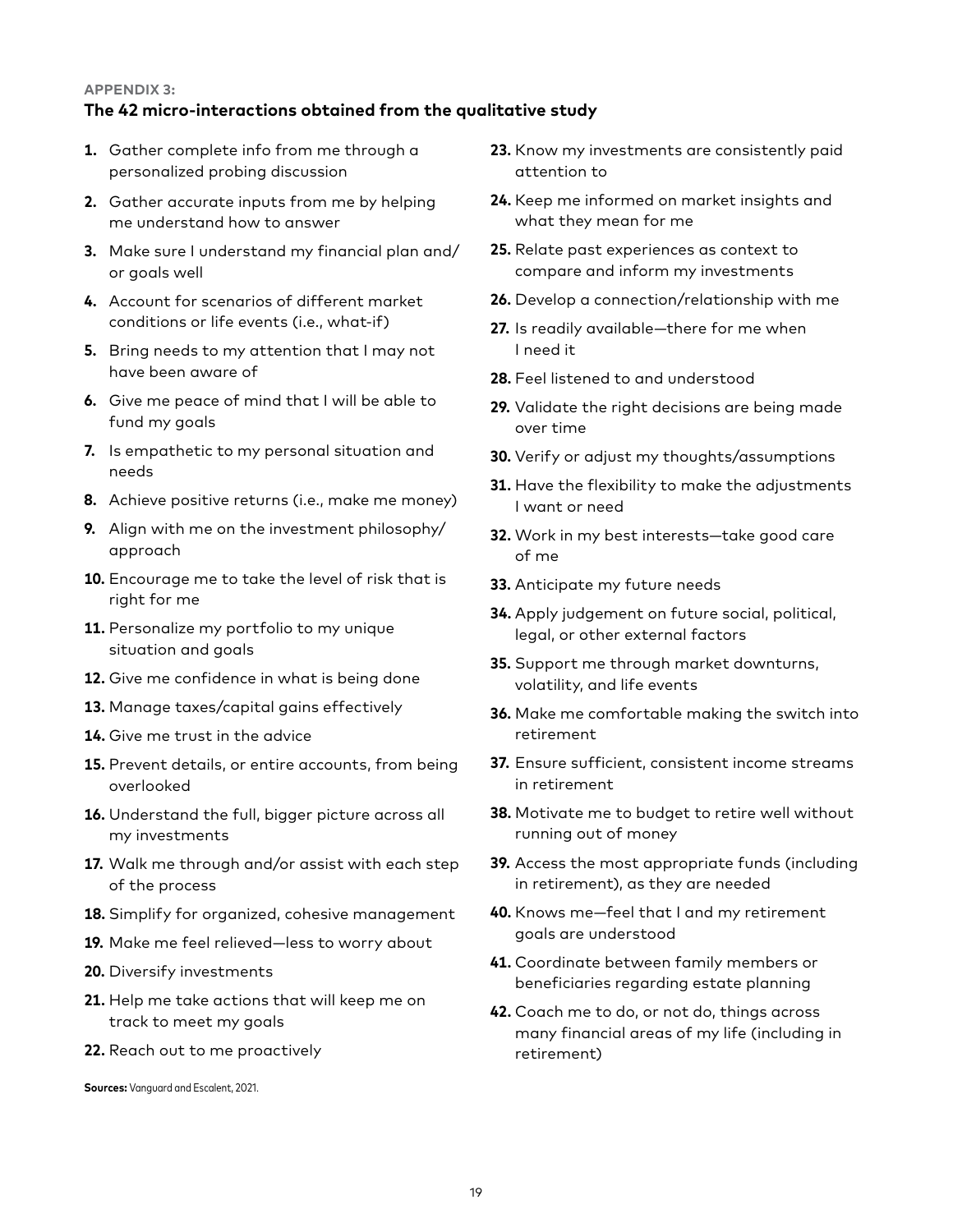#### **APPENDIX 4:**

## **The absolute preference for human and digital delivery of all 42 advice micro-interactions**

| Micro-interaction                                                                                  | Delivered by<br>human | Delivered by<br>digital |
|----------------------------------------------------------------------------------------------------|-----------------------|-------------------------|
| Develop a connection/relationship with me                                                          | 76%                   | 16%                     |
| Is empathetic to my personal situation and needs                                                   | 75%                   | 18%                     |
| Feel listened to and understood                                                                    | 73%                   | 19%                     |
| Knows me-feel that I and my retirement goals are understood                                        | 73%                   | 20%                     |
| Give me trust in the advice                                                                        | 68%                   | 18%                     |
| Work in my best interests-take good care of me                                                     | 64%                   | 20%                     |
| Make sure I understand my financial plan and/or goals well                                         | 63%                   | 22%                     |
| Give me confidence in what is being done                                                           | 61%                   | 21%                     |
| Encourage me to take the level of risk that is right for me                                        | 61%                   | 20%                     |
| Make me comfortable making the switch into retirement                                              | 60%                   | 20%                     |
| Support me through market downturns, volatility, and life events                                   | 60%                   | 21%                     |
| Coach me to do, or not do, things across many financial areas of my life [including in retirement] | 59%                   | 24%                     |
| Walk me through and/or assist with each step of the process                                        | 59%                   | 26%                     |
| Reach out to me proactively                                                                        | 58%                   | 27%                     |
| Verify or adjust my thoughts/assumptions                                                           | 57%                   | 26%                     |
| Make me feel relieved-less to worry about                                                          | 56%                   | 24%                     |
| Personalize my portfolio to my unique situation and goals                                          | 56%                   | 25%                     |
|                                                                                                    | 56%                   | 23%                     |
| Give me peace of mind that I will be able to fund my goals                                         |                       | 25%                     |
| Coordinate between family members or beneficiaries regarding estate planning                       | 56%                   |                         |
| Understand the full, bigger picture across all my investments                                      | 55%                   | 25%                     |
| Gather complete info from me through a personalized probing discussion                             | 55%                   | 27%                     |
| Validate the right decisions are being made over time                                              | 54%                   | 23%                     |
| Align with me on the investment philosophy/approach                                                | 53%                   | 23%                     |
| Anticipate my future needs                                                                         | 50%                   | 28%                     |
| Bring needs to my attention that I may not have been aware of                                      | 48%                   | 27%                     |
| Help me take actions that will keep me on track to meet my goals                                   | 45%                   | 29%                     |
| Relate past experiences as context to compare and inform my investments                            | 45%                   | 31%                     |
| Gather accurate inputs from me by helping me understand how to answer                              | 45%                   | 35%                     |
| Is readily available-there for me when I need it                                                   | 44%                   | 32%                     |
| Know my investments are consistently paid attention to                                             | 44%                   | 35%                     |
| Motivate me to budget to retire well without running out of money                                  | 43%                   | 28%                     |
| Apply judgement on future social, political, legal, or other external factors                      | 42%                   | 33%                     |
| Have the flexibility to make the adjustments I want or need                                        | 41%                   | 31%                     |
| Ensure sufficient, consistent income streams in retirement                                         | 40%                   | 31%                     |
| Keep me informed on market insights and what they mean for me                                      | 39%                   | 36%                     |
| Account for scenarios of different market conditions or life events [i.e., what-if]                | 39%                   | 36%                     |
| Access the most appropriate funds [including in retirement], as they are needed                    | 37%                   | 38%                     |
| Diversify investments                                                                              | 35%                   | 38%                     |
| Achieve positive returns [i.e., make me money]                                                     | 35%                   | 35%                     |
| Prevent details, or entire accounts, from being overlooked                                         | 34%                   | 41%                     |
| Manage taxes/capital gains effectively                                                             | 31%                   | 40%                     |
| Simplify for organized, cohesive management                                                        | 28%                   | 42%                     |

Notes: In this figure, all 1,518 clients answered the question. They were presented with the micro-interactions and asked to rate whether they preferred that service to be delivered by a human or a digital advisor. The ratings were presented on an 11-point scale, where 0 meant "Completely delivered by a human" and 10 meant "Completely delivered by a digital service." Clients were considered to prefer human delivery of the service if their rating was between 0 and 4 and digital delivery if their rating was between 6 and 10. **Sources:** Vanguard and Escalent, 2021.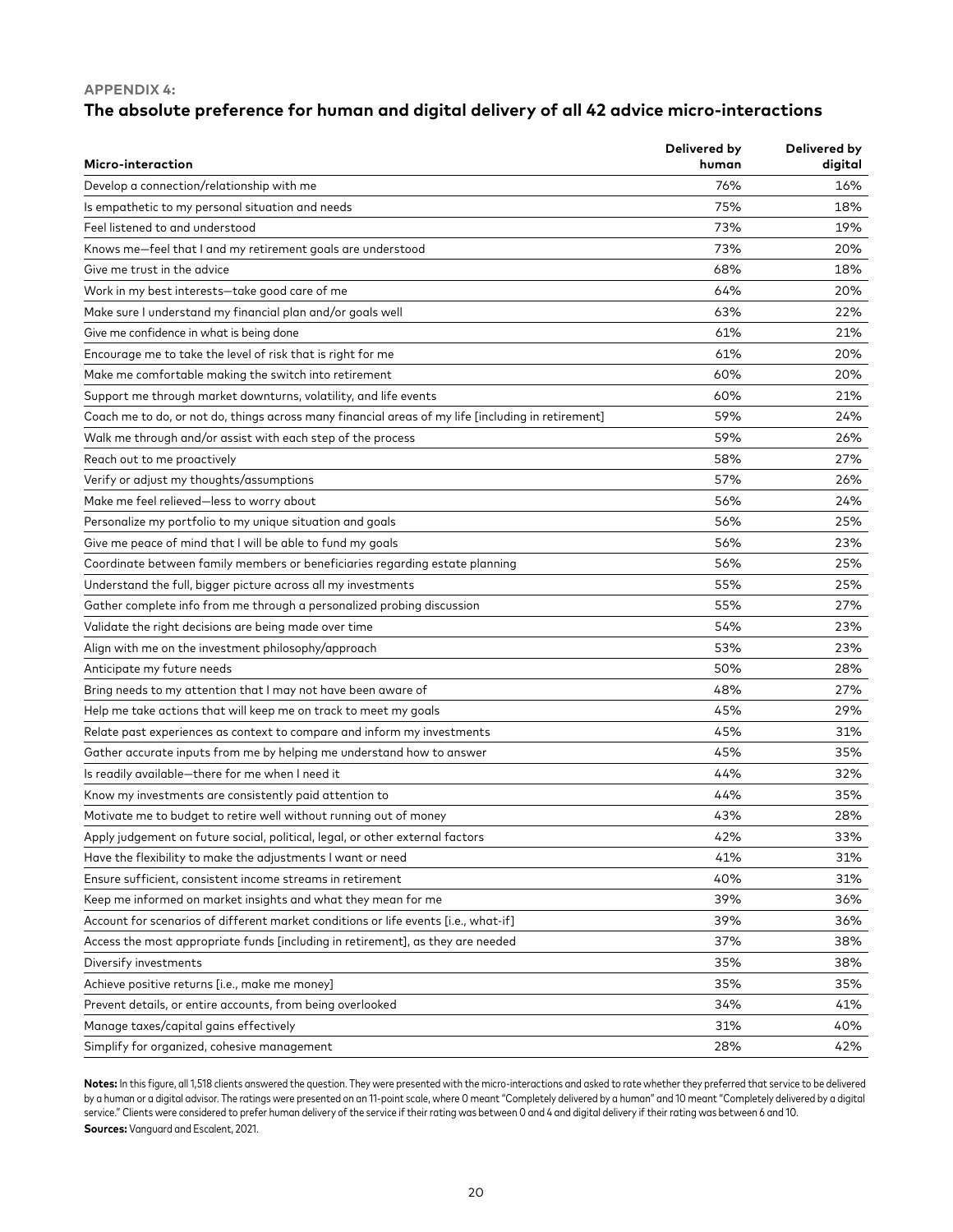#### **APPENDIX 5:**

## **The relative preference for human and digital delivery of the 42 advice micro-interactions**

|                   |              |                                                                                                                   | <b>Relative</b>        |
|-------------------|--------------|-------------------------------------------------------------------------------------------------------------------|------------------------|
|                   |              |                                                                                                                   | preference<br>(average |
| <b>Preference</b> | Rank         | Micro-interaction                                                                                                 | $index = 100$          |
| Human             | 1            | Knows clients-feel that they and their retirement goals are understood                                            | 220                    |
|                   | $\mathbf{2}$ | Develop a connection/relationship with clients                                                                    | 218                    |
|                   | З            | Work in clients' best interests-take good care of them                                                            | 204                    |
|                   | 4            | Make clients feel listened to and understood                                                                      | 185                    |
|                   | 5            | Is empathetic to clients' personal situation and needs                                                            | 181                    |
|                   | 6            | Make sure clients understand their financial plan and/or goals well                                               | 169                    |
|                   | 7            | Give clients trust in the advice they're given                                                                    | 158                    |
|                   | 8            | Coach clients to do, or not do, things across many financial areas of their lives (including while in retirement) | 151                    |
|                   | 9            | Support clients through market downturns, volatility, and life events                                             | 149                    |
|                   | 10           | Reach out to clients proactively                                                                                  | 140                    |
|                   | 11           | Personalize clients' portfolios to their unique situations and goals                                              | 137                    |
|                   | 12           | Encourage clients to take the level of risk that is right for them                                                | 125                    |
|                   | 13           | Walk clients through and/or assist with each step of the process                                                  | 124                    |
|                   | 14           | Understand the full, bigger picture across all of a clients' investments                                          | 115                    |
|                   | 15           | Helping clients become comfortable making the switch into retirement                                              | 115                    |
|                   | 16           | Gather complete info for clients through a personalized probing discussion                                        | 108                    |
|                   | 17           | Make clients feel relieved-less to worry about                                                                    | 107                    |
|                   | 18           | Coordinate between family members or beneficiaries regarding estate planning                                      | 105                    |
|                   | 19           | Know clients' investments are consistently paid attention to                                                      | 102                    |
|                   | 20           | Give clients confidence in what is being done                                                                     | 101                    |
|                   | 21           | Give clients peace of mind that they will be able to fund their goals                                             | 92                     |
|                   | 22           | Align with clients on the investment philosophy/approach                                                          | 87                     |
|                   | 23           | Bring needs to clients' attention that they may not have been aware of                                            | 86                     |
|                   | 24           | Help clients take actions that will keep them on track to meet their goals                                        | 83                     |
|                   | 25           | Is readily available-there for clients when they need it                                                          | 81                     |
|                   | 26           | Ensure sufficient, consistent income streams in retirement                                                        | 68                     |
|                   | 27           | Achieve positive returns (i.e., make clients money)                                                               | 68                     |
|                   | 28           | Apply judgement on future social, political, legal, or other external factors                                     | 67                     |
|                   | 29           | Verify or adjust clients' thoughts/assumptions                                                                    | 65                     |
|                   | 30           | Relate past experiences as context to compare and inform clients' investments                                     | 56                     |
|                   | 31           | Have the flexibility to make the adjustments clients want or need                                                 | 56                     |
|                   | 32           | Anticipate clients' future needs                                                                                  | 56                     |
|                   | 33           | Keep clients informed on market insights and what they mean for them                                              | 54                     |
|                   | 34           | Validate the right decisions are being made over time                                                             | 53                     |
|                   | 35           | Access the clients' most appropriate funds (including while in retirement) as they are needed                     | 51                     |
|                   | 36           | Manage taxes/capital gains effectively                                                                            | 49                     |
|                   | 37           | Motivate clients to budget to retire well without running out of money                                            | 47                     |
|                   | 38           | Gather accurate inputs for clients by helping them understand how to answer                                       | 43                     |
|                   | 39           | Account for scenarios of different market conditions or life events (i.e., what-if)                               | 37                     |
|                   | 40           | Prevent details, or entire accounts, from being overlooked                                                        | 32                     |
|                   | 41           | Diversify investments                                                                                             | 32                     |
| <b>Digital</b>    | 42           | Simplify for organized, cohesive management                                                                       | 23                     |

Notes: In this figure, all 1,518 clients answered the question. They were presented with 4 micro-interactions at a time, 12 times in different screens, and asked what microinteractions they most prefer to be delivered by a human or digital service. We then calculated the rank of each micro-interaction as well as their relative preferences using a statistical technique used called MaxDiff. The relative preference score should be interpreted as follows. Take the micro-interactions ranked #8 ("Coach clients to do, or not do, things across many financial areas of their lives (including while in retirement)") and #36 ("Manage taxes/capital gains effectively"), for example. Their relative preference scores are 158 and 49. This means that investors prefer micro-interaction #8 to be delivered by a human 3.2 times (158 divided by 49) more than micro-interaction #36. **Sources:** Vanguard and Escalent, 2021.